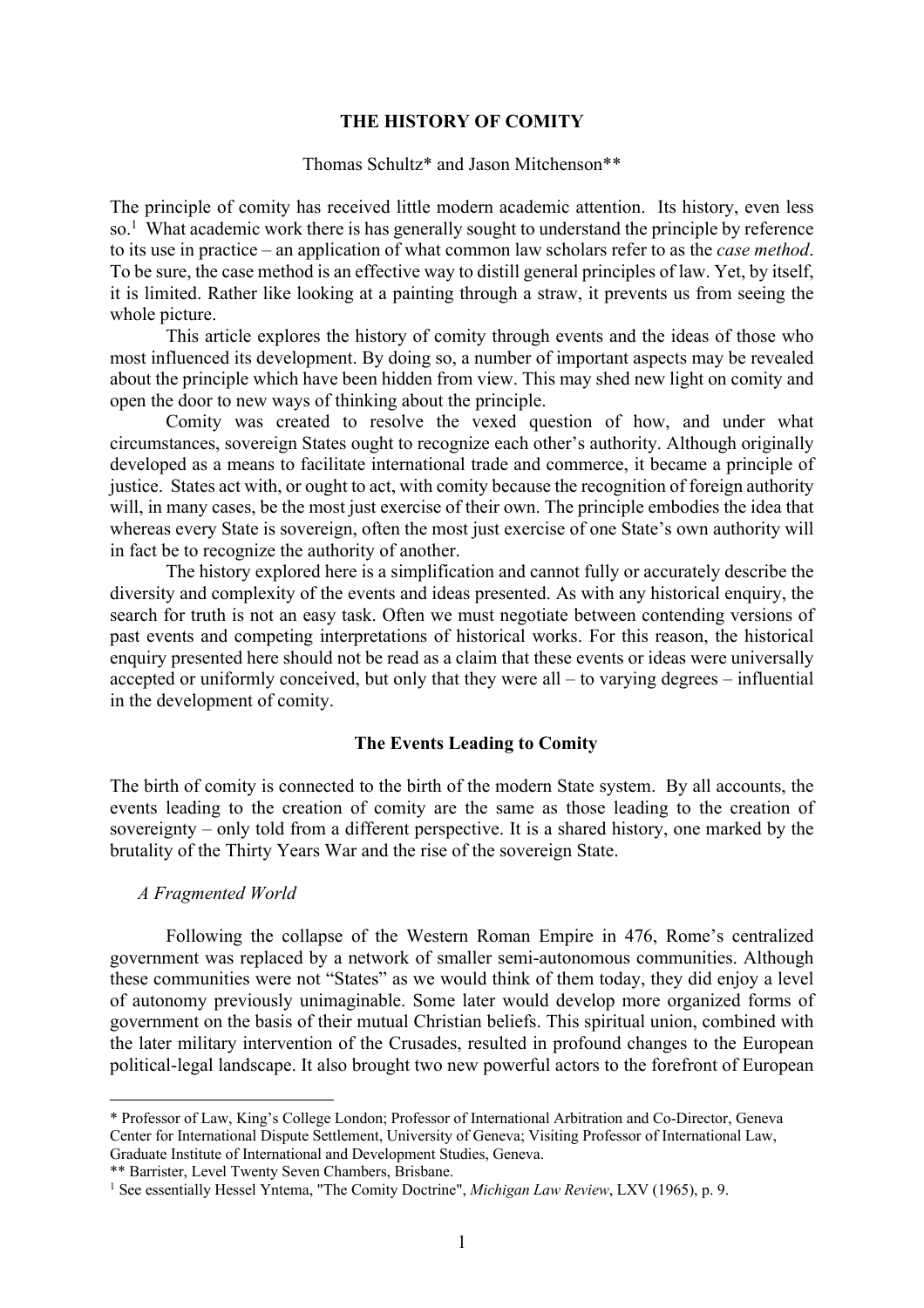politics – the Pope and the Emperor – both of whom aspired to the *civitas Christiana* which entailed an authority superior to all.<sup>2</sup>

When the Holy Roman Empire was established in 800, Charlemagne (742-814) acknowledged the universal authority of the Papacy. But 34 years later the new Emperor, Louis I (778-840), would challenge papal authority. The Pope defended the Papacy with the *two swords* doctrine under which God was said to have delegated his power over spiritual and temporal matters directly to the Papacy. The Emperor, on the other hand, asserted that although this was true in respect of spiritual matters, God delegated his power over temporal matters to the Emperor. Later, under the influence of Peter Damian (1007-1073), a compromise was reached, yet the relationship between the Papacy and Emperor was never amicable as each sought to expand its power. $3$ 

As these actors entered the Middle Ages, there was a constant struggle for power. Two main power relations characterized this time period. The first was horizontal, between the Papacy and the Holy Roman Emperor; whereas the second was vertical, between the Papacy/Holy Roman Emperor and the multitude of new semi-autonomous communities that had sprung up all over Europe. Even at a local level these communities fought for power and resources. 4

Despite the Papacy's continual effort until the thirteenth century to impose its *plenitudo potestatis*, it was never fully recognized by some of the more powerful monarchs in Europe. France and Spain never accepted feudal vassalage, and England repudiated Papal overlordship in 1366.<sup>5</sup> Then, in 1517, Martin Luther (1483-1546) nailed his Ninety-Five Theses to the door of the Schlosskirche in Wittenberg, setting in motion the Protestant Reformation. Rejecting many traditional teachings of the Late Medieval Church, Luther dealt a lethal blow to the Pope's hope for universal authority.<sup>6</sup>

As the authority of the Papacy declined, so did the authority of the Emperor. The Great Interregnum (1254-1273) provided the perfect opportunity for the Princes of the Holy Roman Empire to assert their growing independence. By the fourteenth century, authority over temporal matters ceased to be considered within the exclusive jurisdiction of the Emperor as more power transferred to local rulers. <sup>7</sup> The Emperor's *de jure* overlordship was solidified by the work of jurists such as Bartolus (1313-1357) and Baldus (1327-1400), the authority of the Princes being seen as independent with a certain level of self-determination – *rex in regno suo est imperator regni sui*. 8

England, France, Spain and certain Italian cities – such as Genoa, Florence, Pisa and Venice – all asserted their own authority in competition with the Emperor. Largely succeeding, they effectively replaced the Emperor's universal authority over temporal matters with the

<sup>2</sup> François Ganshof, *Histoire des relations internationales: Le moyen âge* (1953), pp. 5–9; Stéphane Beaulac,

<sup>&</sup>quot;The Westphalian Legal Orthodoxy – Myth or Reality?", *Journal of the History of International Law*, II (2000), p. 152.

<sup>&</sup>lt;sup>3</sup> James Bryce, *The Holy Roman Empire* (4th ed.; 1873), pp. 153–166; Walter Ullmann, "Reflections on the Medieval Empire", *Transactions of the Royal Historical Society*, XIV (1964), pp. 95–103.

<sup>4</sup> Markus Fischer, "Feudal Europe 800–1300: Communal Discourse and Conflictual Practices", *International Organization*, XLVI (1992), p. 449.

<sup>5</sup> Leo Solt, *Church and State in Early Modern England 1509-1640* (1990), p. 4.

<sup>6</sup> Harro Höpfl, *Luther and Calvin on Secular Authority* (1991), p. 3; John Carlson and Erik Owens, *The Sacred and the Sovereign: Religion and International Politics* (2003), p. 14.

<sup>7</sup> James Burns (ed), *The Cambridge History of Medieval Political Thought c. 350 – c. 1450* (1988), pp. 432–433. <sup>8</sup> "Principes superiores non recognoscentes" (Princes recognise no superior) – Bartolus of Sassoferrato (1314-

<sup>1357).</sup> The importance and influence of this statement is evident by the widely accepted adage "emo bonus íurista nisi bartolista" (no one is a good jurist unless he is a Bartolist). Baldus de Ubaldis (1327-1400), the only pupil of Bartolus, later reformulated the principle of his teacher as "rex in regno sui est imperator regni sui" (a king in his own kingdom is emperor of his realm). See Walter Ullmann, "The Development of the Medieval Idea of Sovereignty", *The English Historical Review*, LXIV (1949), pp. 5–7.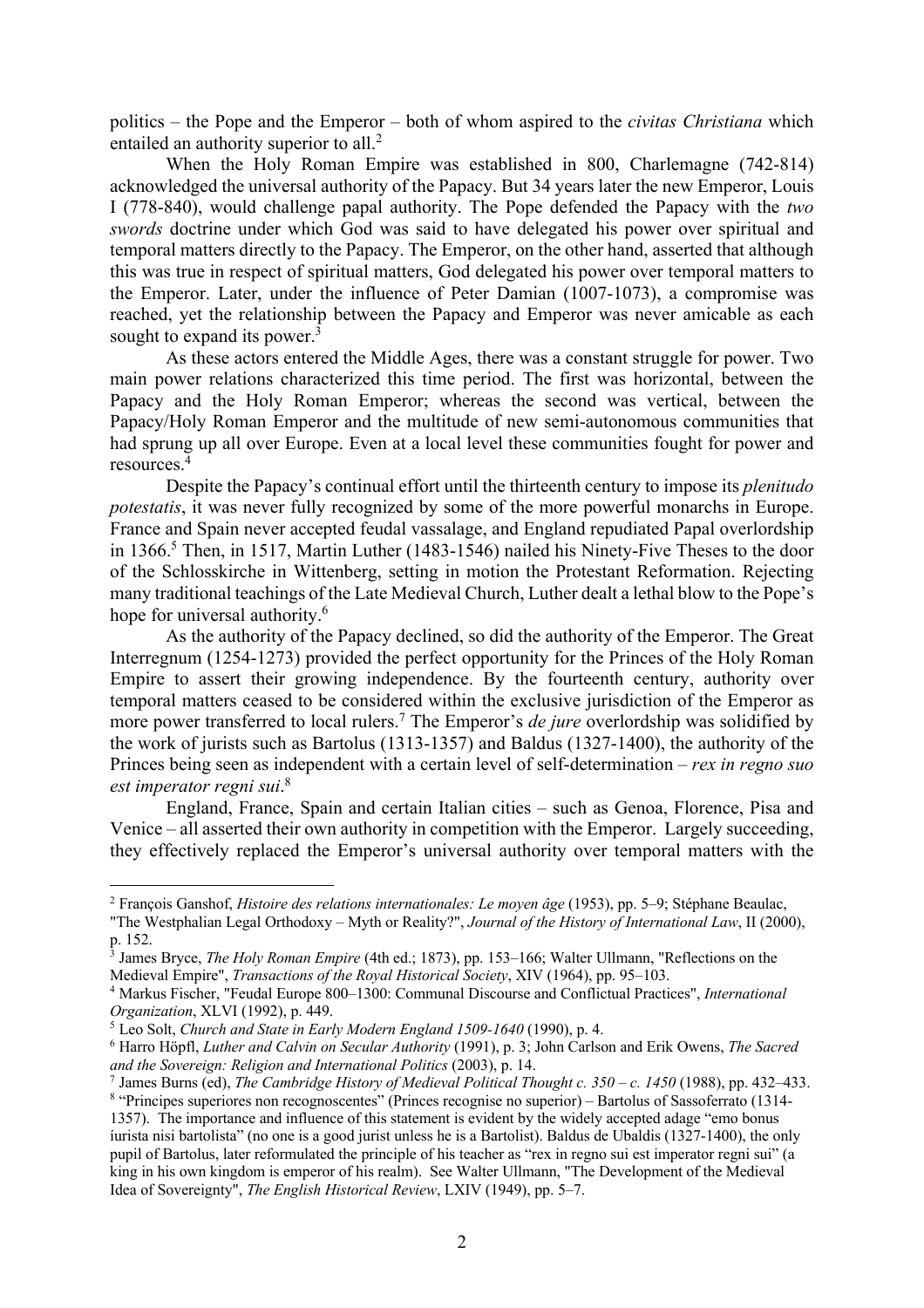concept of distinct self-governing communities. Lacking a strong economic or military base, the Emperor had no means by which to fold these communities back into the Empire. The constant struggle for power between the Papacy and successive Emperors created a power vacuum which allowed these new self-governing communities to thrive. The brooding tension between the Papacy, Holy Roman Emperor and now certain feudal monarchs, Princes, and free cities as to the appropriate scope of each party's competing, and often incompatible, claims of authority became highly explosive.<sup>9</sup>

Things only got worse for the Emperor as certain German principalities also began to break away from the Empire. Increasingly large concessions were made in favor of the more powerful German Princes and some revolted against the Empire by siding with the Protestants in emerging conflicts. These conflicts were ultimately settled by the Treaty of Augsburg in 1555, which established the principle of *cujus regio, ejus religio* allowing the Princes to determine the religion of their respective territories – the only two acceptable choices at the time being Catholicism or Lutheranism. The Treaty effectively reaffirmed the independence these Princes and directly contributed to the creation and formal recognition of distinct selfgoverning communities within the Empire.10

# *The Consequence of Overlapping Authority*

It was not long before the Treaty of Augsburg lost its purpose. The Emperor and Princes interpreted it to their own convenience, and the Lutherans never considered it more than a temporary accord. The rise of Calvinism throughout Europe added a third major worldview of the Christian religion but was afforded no recognition in the Treaty.<sup>11</sup>

Tensions heightened when Emperor Rudolf II (1576-1612) decided in 1607 to reestablish Roman Catholicism in Donauwörth, and the Imperial Diet decided in 1608 that renewal of the Treaty of Augsburg was to be conditional upon the restoration of all Catholic church lands appropriated since 1552. In response, Protestants formed the Evangelical Union (1608) under the leadership of Fredrick V (1596-1632) of the Palatinate. Catholics, responded in kind, forming the Catholic League (1609) under the leadership of Maximilian of Bavaria (1573-1651). Although both coalitions formed in Germanic regions, they were soon joined by foreign forces. On one hand, England and the United Netherlands sided with the Protestants. The Evangelical Union even obtained the support of Henri IV (1553-1610) of France (despite the fact that he was Catholic), who saw an opportunity to further French interests. On the other hand, the Catholic League obtained the support of the Emperor's cousin, Philip III (1578-1621), the King of Spain.12

The increasingly large number of powerful actors, each with different religious and political interests, combined with the multitude of overlapping claims of authority made the Thirty Years War inevitable.13 The spark was struck in 1618 at the Defenestration of Prague, when a group of Protestants invaded the Imperial Palace and threw two Catholic members of the Bohemian Council out the window. The following series of wars are cumulatively known as the Thirty Years War – the most devastating and destructive conflict in Europe until World War I. As David Sturdy notes, the Thirty Years War "acquired a momentum which for almost

<sup>9</sup> Eelco van Kleffens, "Sovereignty in International Law", *Recueil des cours*, LXXXIII (1954), pp. 22–25.

<sup>10</sup> Cicely Wedgwood, *The Thirty Years War* (1944), p. 42; John Merriman, *A History of Modern Europe: From the Renaissance to the Age of Napoleon* (1996), p. 110.

<sup>&</sup>lt;sup>11</sup> "However, all such as do not belong to the two above named religions [Catholicism or Lutheranism] shall not be included in the present peace but be totally excluded from it". Article XVII, Treaty of Augsburg, transl. in Henry Vedder, *The Peace of Augsburg* (1901), p. 5.

<sup>12</sup> David Sturdy, *Fractured Europe 1600-1721* (2002), pp. 12-18.

<sup>&</sup>lt;sup>13</sup> Beaulac, note 2 above, p. 160.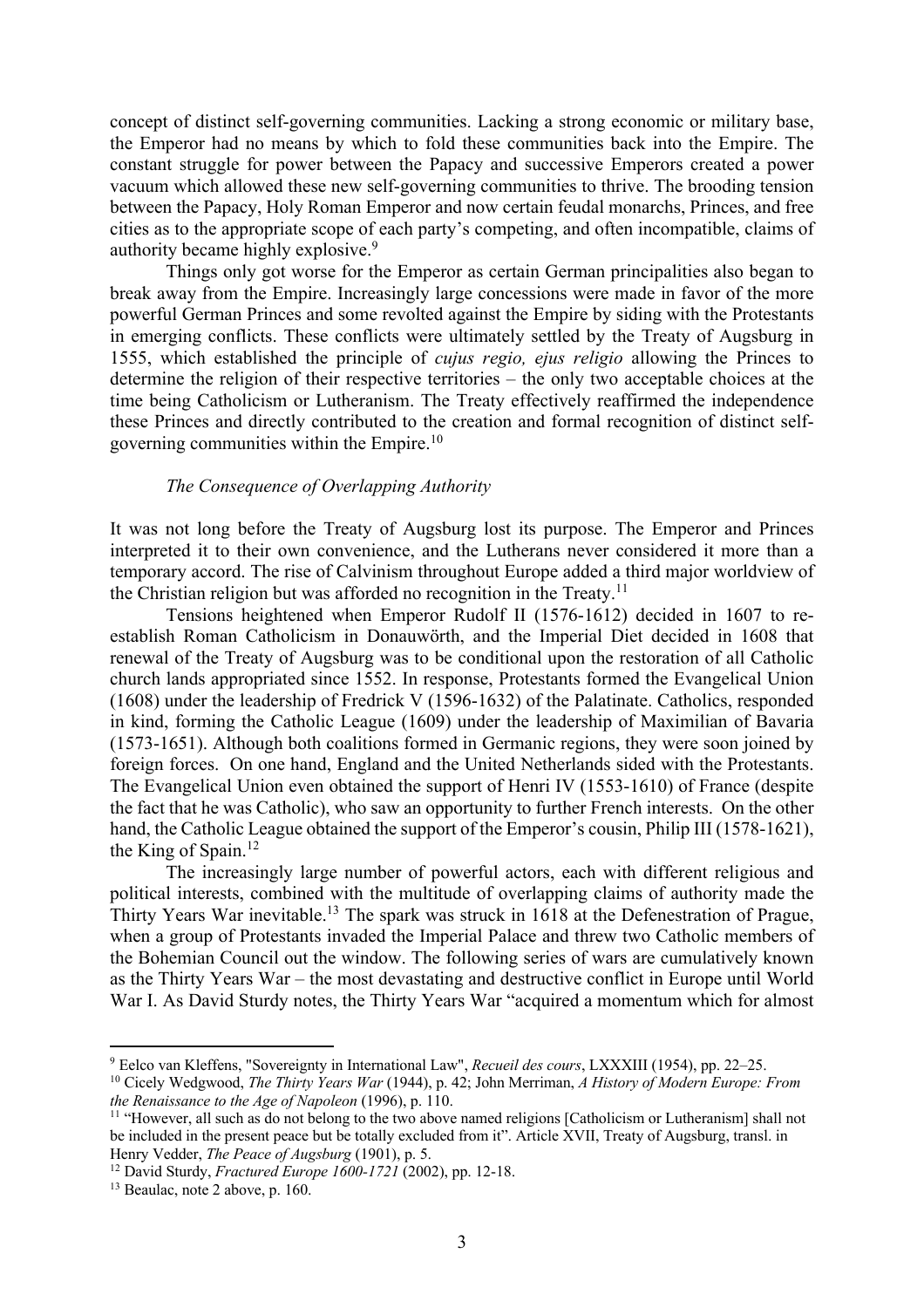three decades resisted ... political control".<sup>14</sup> The sheer number of actors, the length of time, and the brutality of the war can all be understood as the inevitable consequence of an increasingly complex multi-layered mess of political, secular and spiritual authority.

The Defenestration of Prague was a reaction against the closing of Protestant chapels by Catholic officials in Bohemia. King Ferdinand (1578-1637) of Styria, a devout Catholic, sought to impose religious uniformity in Bohemia by forcing Roman Catholicism on its people. Given the relatively large number of Protestants in the city, Ferdinand's unpopularity soon caused the Bohemian Revolt. Taking control of the government within a month, the Protestants disposed of Ferdinand as King of Bohemia and revolved against the authority of the Emperor and Catholicism. The Emperor attempted to repress the Protestant rebels and thus the first two years of the Thirty Years War were known simply as the Bohemian War. Unfortunately for the Emperor, Frederick V (1596-1632), the leader of the Evangelical Union, quickly joined the Bohemian Rebel and was later crowned King of Bohemia.15

Following the events of the Bohemian War, Ferdinand remained a staunch supporter of the Catholic League, and when he succeeded Matthias (1557-1619) as Holy Roman Emperor in 1619 he was determined to reclaim Bohemia. With the support of the Catholic League, the King of Spain and the Polish-Lithuanian Commonwealth, Ferdinand quashed Frederick V and his Bohemian rebels and ordered the re-conversion of Bohemia to Catholicism.<sup>16</sup>

By this time, fighting had spilled well beyond Bohemia. Into the conflict poured new combatants – various German Princes, Denmark, France, Sweden, the United Netherlands, and Spain.<sup>17</sup> All of Europe was involved in what would ultimately become the Thirty Years War. As the war moved into its second and then third decade, it became increasingly untamed. Religious affiliations were soon forgotten and events became "so confused that people no longer knew why or against whom they were fighting".<sup>18</sup>

In no time at all, the Thirty Years War had turned into a dreadful massacre of hordes of ill-paid solders from countries far and wide who rampaged throughout the lands, looting and killing. Although statistics are hard to come by, the Thirty Years War devastated entire regions and bankrupted most of the combatants. In certain regions, population losses reached as high as 75%. Moving troops and battle fronts, combined with the displacement of civilian populations, led to further disease and famine. By the end, there was a desperate need to end the bloodshed. 19

# *Rise of the Sovereign State*

In 1648, in the cities of Münster and Osnabrück, the Thirty Years War finally ended with the signing of the Treaties of Westphalia. The peace negotiations involved a total of 109 delegations representing various European powers, including the Holy Roman Emperor, Philip IV of Spain, the Kingdom of France, the Swedish Empire, the United Netherlands, the German Princes, and the free imperial cities. Spain and the Netherlands also signed a separate Treaty

<sup>&</sup>lt;sup>14</sup> Sturdy, note 12 above, p. 27.

<sup>15</sup> William Guthrie, *Battles of the Thirty Years War: From White Mountain to Nordlingen 1618-1635* (2001), p. 52.

<sup>16</sup> Tryntje Helfferich, *The Essential Thirty Years War: A Documentary History* (2015), pp. 4–7.

<sup>17</sup> Andreas Osiander, "Sovereignty, International Relations, and the Westphalian Myth", *International Organization*, LV (2001), pp. 251-255.

<sup>18</sup> Ernst Gombrich, *A Little History of the World* (2008), pp. 193–195.

<sup>19</sup> Peter Wilson, *The Thirty Years War: Europe's Tragedy* (2009), pp. 790–795; Quentin Outram, "The Socio-Economic Relations of Warfare and the Military Mortality Crises of the Thirty Years War", *Medical History*, XLV (2001), p. 151.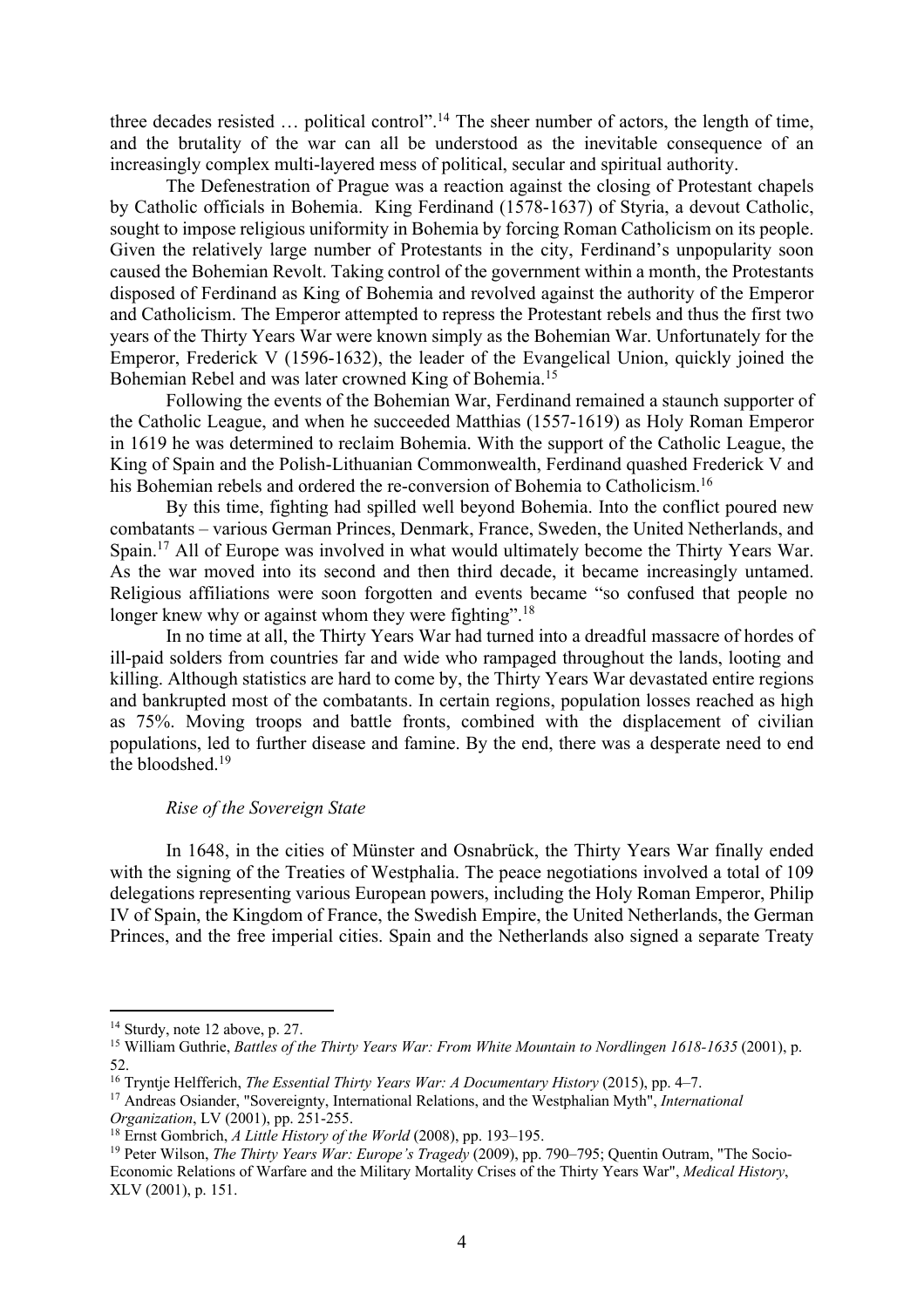approximately ten months earlier to end their Eighty Years War which had run parallel to the Thirty Years War.<sup>20</sup>

It is a founding myth that the Treaties sought to establish a New World Order – one based on mutual agreement that all States would be sovereign.<sup>21</sup> In truth, the Treaties reveal no such grand political aspiration. To a large extent they were technical documents relating primarily to the redistribution of lands within Europe. Yet they did require that all the parties recognize a modified version of the Treaty of Augsburg, which permitted local rulers to determine the religion of their territories – the options now being Catholicism, Lutheranism, or Calvinism.22

Thus, it is within the Treaties that we find the seed of modern sovereignty. Yet, it is the events leading to their signing, rather than the Treaties themselves, which appear to have been the primary motivation for adopting the principle of sovereignty as the central pillar of the modern State system. The Treaties sought to end the brutality of the Thirty Years War by removing the catalyst that started it all – namely, by giving each party the right to selfdetermination and non-interference with respect to religious matters within their territory.

In *De jure belli ac pacis* Hugo Grotius (1583-1645) wrote that the brutality of the Thirty Years War led him to reflect on the idea of sovereignty as the basis for his international community of States. For Grotius, the concept of sovereignty was built on the idea that "good fences make good neighbours". By compartmentalising State authority and removing the possibility of overlaps, Grotius believed the principle of sovereignty would contribute to a more peaceful Europe.23

This compartmentalisation of authority never truly matched the realities of socioeconomic life. Whereas the authority of States could be restrained to certain boundaries, people could not. People continued to travel to foreign lands. There they acquired property, entered into contracts, committed crimes, and suffered injury. Yet, legal relations that arose in one State were of no effect in another. Sovereignty meant that no State was required to recognize the laws or legal judgements of foreign States within their territory. As international trade increased and disputes with foreign elements became more frequent, there was a need to create a principle that could soften the sharp edge of sovereignty – a principle that would regulate the recognition of foreign authority without jeopardizing the peace. Quite simply, there was a need for comity.

### **The Concept of Comity**

The creation of comity coincided with a period of radical international change. New States emerging within their own territorial boundaries were resisting any claims of authority superior to their own. The brutality of the Thirty Years War, combined with the work of jurists such as Jean Bodin (1530-1596) and Hugo Grotius, all contributed to the growing absolutism of sovereignty and its place at the center of this Westphalian system.

One State which asserted its sovereignty with force was the United Netherlands. After the conclusion of the Thirty Years War – which ran parallel to its Eighty Years War with Spain – the United Netherlands was recognized as independent from the Spanish Crown. In the years that followed, the United Netherlands enjoyed unprecedented prosperity as it became one of the world's foremost trading nations. It quickly became apparent that its success and prosperity

<sup>&</sup>lt;sup>20</sup> The Treaty between Spain and the Netherlands is closely associated with, although not commonly understood to be part of, the Treaties of Westphalia. For the full text of the Treaties, in Latin and English, see Clive Parry, *The Consolidated Treaty Series* (1969), I.

<sup>21</sup> Beaulac, note 2 above. See also Leo Gross, "The Peace of Westphalia, 1648–1948", *American Journal of International Law*, XLII (1948), p. 20.

<sup>22</sup> Kalevi Holsti, *Peace and War: Armed Conflicts and International Order 1648-1989* (1991), pp. 28–29.

<sup>23</sup> Alfred Dufour, Peter Haggenmacher, and Jiri Toman, *Grotius et l'ordre juridique international* (1985).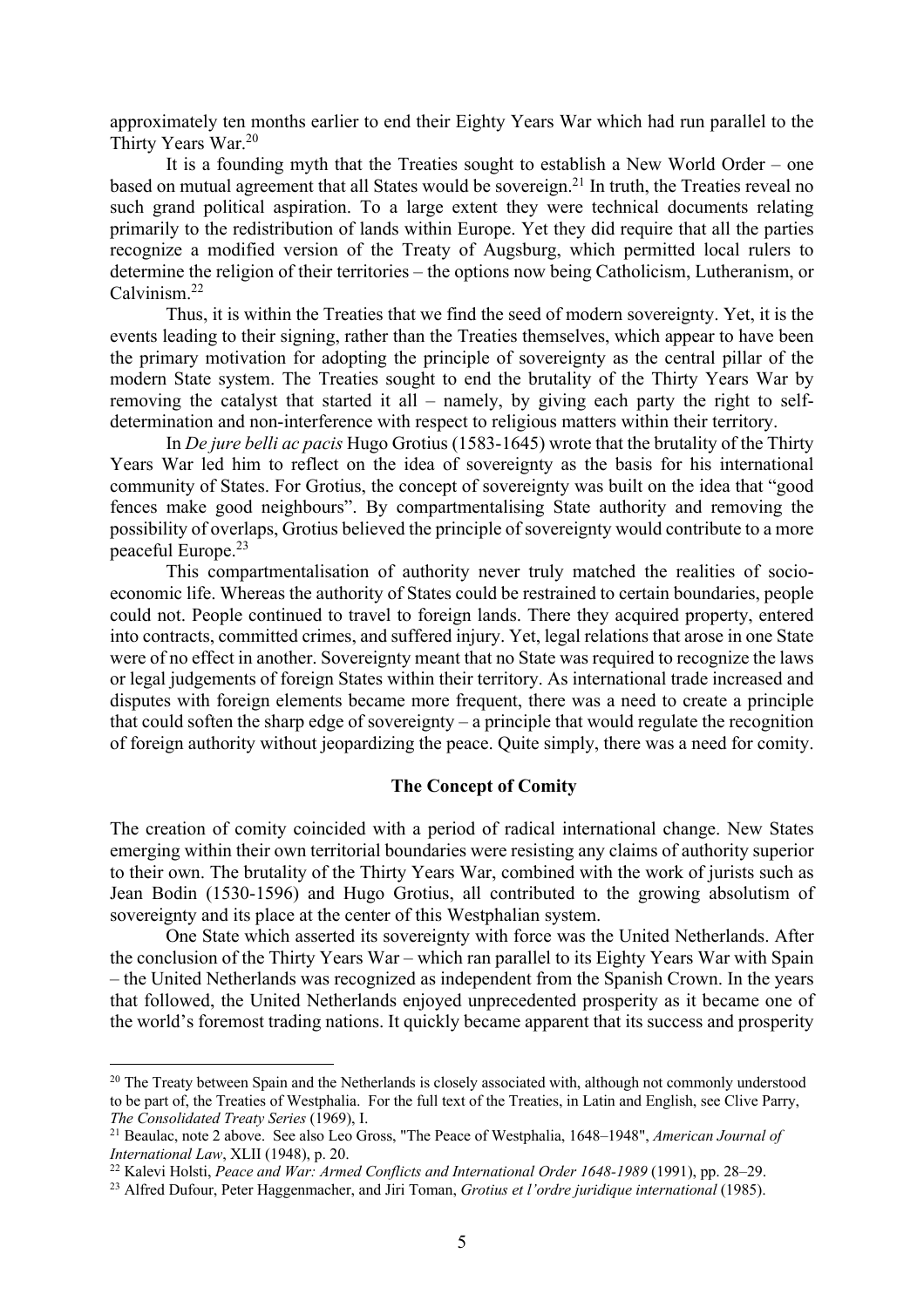depended upon its ability to continue trading within this new system of sovereign States. It was thus imperative for the Dutch to develop a means by which they could recognize foreign law and judgements so that legal relations created abroad would be recognized and enforced at home.

The Dutch were not the first to wrestle with the idea of conflicting legal orders. The Statutists had developed a principle-based approach to resolve legal conflicts between free cities and provinces in Italy as early as the thirteenth century. But their approach was developed well before the principle of sovereignty crystallized in Europe, and it became apparent that this was insufficient to resolve conflicts of authority between sovereign States.

In response, Dutch jurists, working during or immediately after the Thirty Years War, broke away from the Statutist tradition. Relying, to varying degrees, on the twin concepts of sovereignty and comity, they developed a new means by which to resolve conflicts of authority and minimize inconsistent legal treatment. The origins of comity must therefore be understood as a reaction to these changing forces – the rise of the sovereign State, the need to promote international commerce, and the inability of the Statutist approach to resolve conflicts of authority within this new Westphalian political-legal framework.

For the Dutch School, comity was a means of reconcile two competing paradigms – the political need for sovereignty and the commercial need to promote international commerce. The central idea behind their work was that States *can* or *ought to* (depending on the jurist) act with comity to recognise foreign authority within their territory because international commerce contributes to the prosperity of all nations. The idea that States ought to act with comity "for reasons of justice" was not developed until later, when the principle was exported to and developed within the common law tradition.

In the United States, Justice Joseph Story (1779-1845) saw comity as an attractive principle for developing a new system of conflict rules for the American context. As was the case in the United Netherlands, Story sought to reconcile the political need for sovereignty with the commercial need to promote international commerce. In adapting it for the American context, Story focused on comity's concern with justice – an idea given little attention by Dutch scholars. To Story, States ought to act with comity to recognize foreign law, not only because it promotes international commerce, but also because it furthers each State's paramount duty to do justice.

The idea that States ought to act with comity for reasons of justice was developed in England, where the legal context was substantially different from the United Netherlands and even that of the United States. When comity was received in England, that country was already a major trading nation and Englishmen commonly travelled to foreign shores. However, at the time, English courts were precluded from recognizing foreign law, meaning that they were required to either withhold relief in all cases with a foreign element or simply apply English law.

To remedy this situation, William Murray, First Lord Mansfield (1705-1793), adopted the principle of comity to permit English courts to recognize foreign law and judicial acts in circumstances where it would be just to do so. In the process of adapting it for the English common law tradition, Mansfield reconceptualized comity as a principle concerned primarily with interests of justice. For Mansfield, States ought to act with comity to recognize authority, not because it is commercially beneficial for States, but because it will often be more just that a dispute should be resolved subject to foreign rather than domestic law.

The remainder of this article provides an account for this claim. Beginning with the Statutists and the response of the Dutch School, we trace the development of comity from Europe, to the United States and England through the works of those most influential in its development.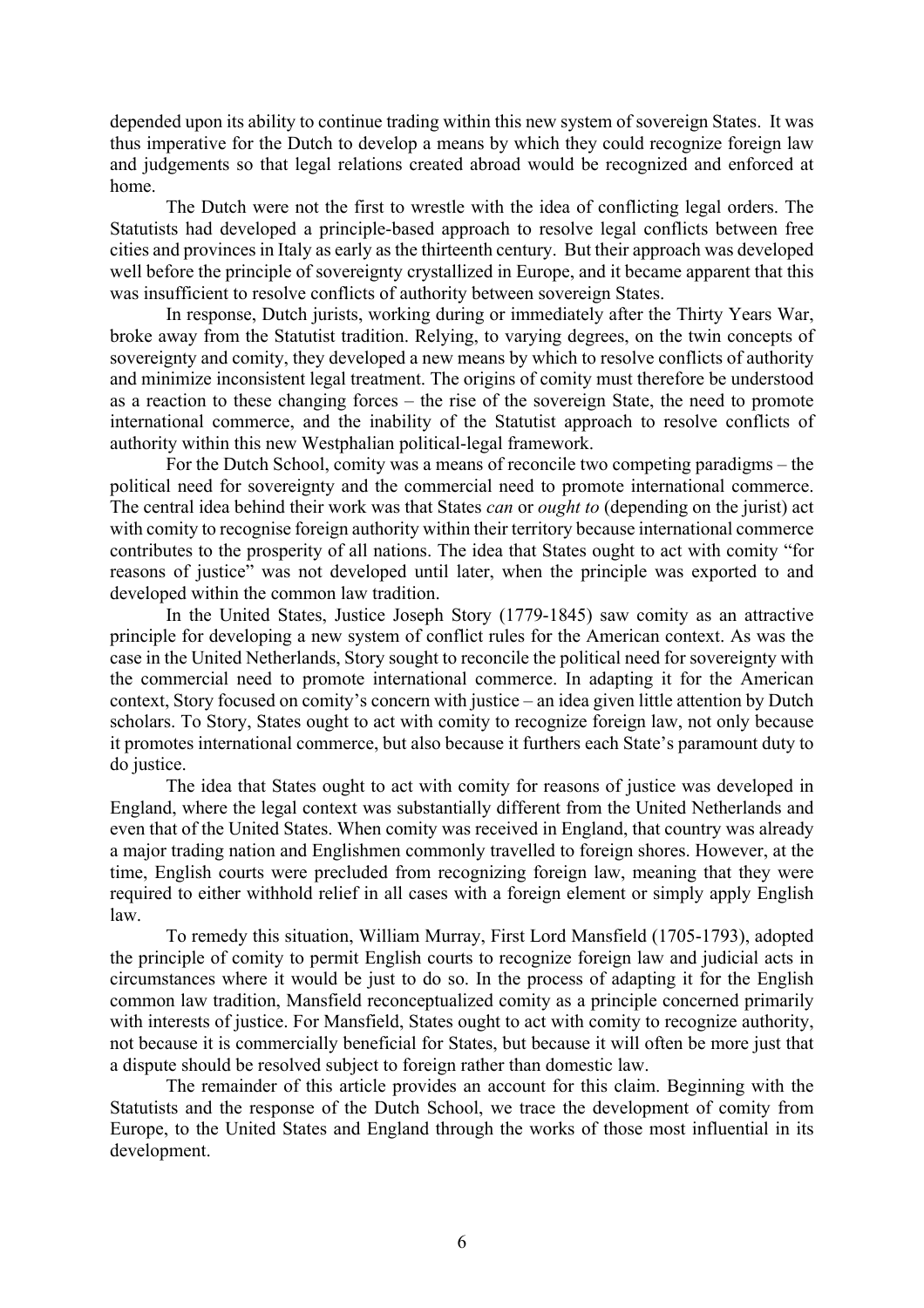#### *The Statutists*

Prior to the creation of free cities in Europe, there was no need for comity. The dominant ideology of the Roman Empire was the concept of *imperium sine fine*, which demanded the integration and assimilation of other territories into the Empire. Given the Roman conception of justice as absolute and universal, Roman jurists considered it impossible that justice could be done by recognizing foreign law. The Roman idea of "international order was simply the universalisation of the Roman order – a homogenisation of law".<sup>24</sup>

By the time of the Italian Renaissance (c. 1330-1550), an expansion in trade between different Italian and European cities had led to an increase in the number of disputes that contained a foreign element. The heritage of these cities meant that they adopted Roman law as their natural "common law". As they broke away from the Empire, they developed their own local laws to reflect their unique cultures and interests leading to substantive differences over time. This development created a unique problem not previously addressed by Roman jurists.<sup>25</sup>

At a practical level, the existence of different legal orders required jurists to develop a method to resolve conflicts of authority and inconsistent treatment. At a theoretical level, it required jurists to confront a more difficult problem – the idea that there may be more than one conception of justice. If each city's legal systems was an interpretation of Roman law, then theoretically each had to be considered as reflecting a valid idea of "justice". Private international law – and later, comity as part thereof – developed to address this problem. It was created to minimize the potential for conflict and inconsistent treatment by determining which set of laws – or more specifically, which conception of justice – ought to apply to resolve which types of disputes. 26

The first idea of private international law was probably developed by the Statutists, who considered each statute – or law – to *naturally* belong to one of two categories: (1) personal; or (2) territorial. Under the Statutist approach, if a statute was personal it attached to the person and applied outside the territory of the relevant local authority – be that a Prince, Monarch, or some other ruler. If a statute was territorial, it attached to the land and applied to all persons within the territorial boundaries of the relevant local authority. Any court dealing with a dispute was therefore required to apply the "applicable law" by reference to the personality of the parties and the place of the disputed action or thing.<sup>27</sup>

The Statutists sought to address the injustice caused by conflicting legal orders by developing a principle-based approach by which to determine which set of laws should apply in any given context. The idea was that disputes could be resolved most justly by choosing that set of laws which were most "natural". As great as this methodology might have seemed at the time, its limitations became apparent as differences in substantive law became greater and disputes that contained a foreign elements became more frequent and complex. Over time it became increasingly difficult to categorize laws as personal or territorial. The division of law into one of two categories was insufficient; a third "mixed" category was added to classify those statutes that did not "naturally" fall into either.<sup>28</sup>

However, as time passed, people became increasingly attached to the land. As a result, theories in support of the authority of local rulers began to emerge with greater force. In France, for example, Bertrand d'Argentré (1519-1590) argued for a presumption in favor of classifying

<sup>24</sup> Alex Mills, *The Confluence of Public and Private International Law: Justice, Pluralism and Subsidiarity in the International Constitutional Ordering of Private Law* (2009), p. 29.

<sup>25</sup> Ibid., pp. 29–31.

 $26$  Ibid., p. 31.

<sup>27</sup> Ibid., p. 33.

<sup>28</sup> Martin Wolff, *Private International Law* (2d ed.; 1950), p. 25; Yntema, note 1 above, p. 15.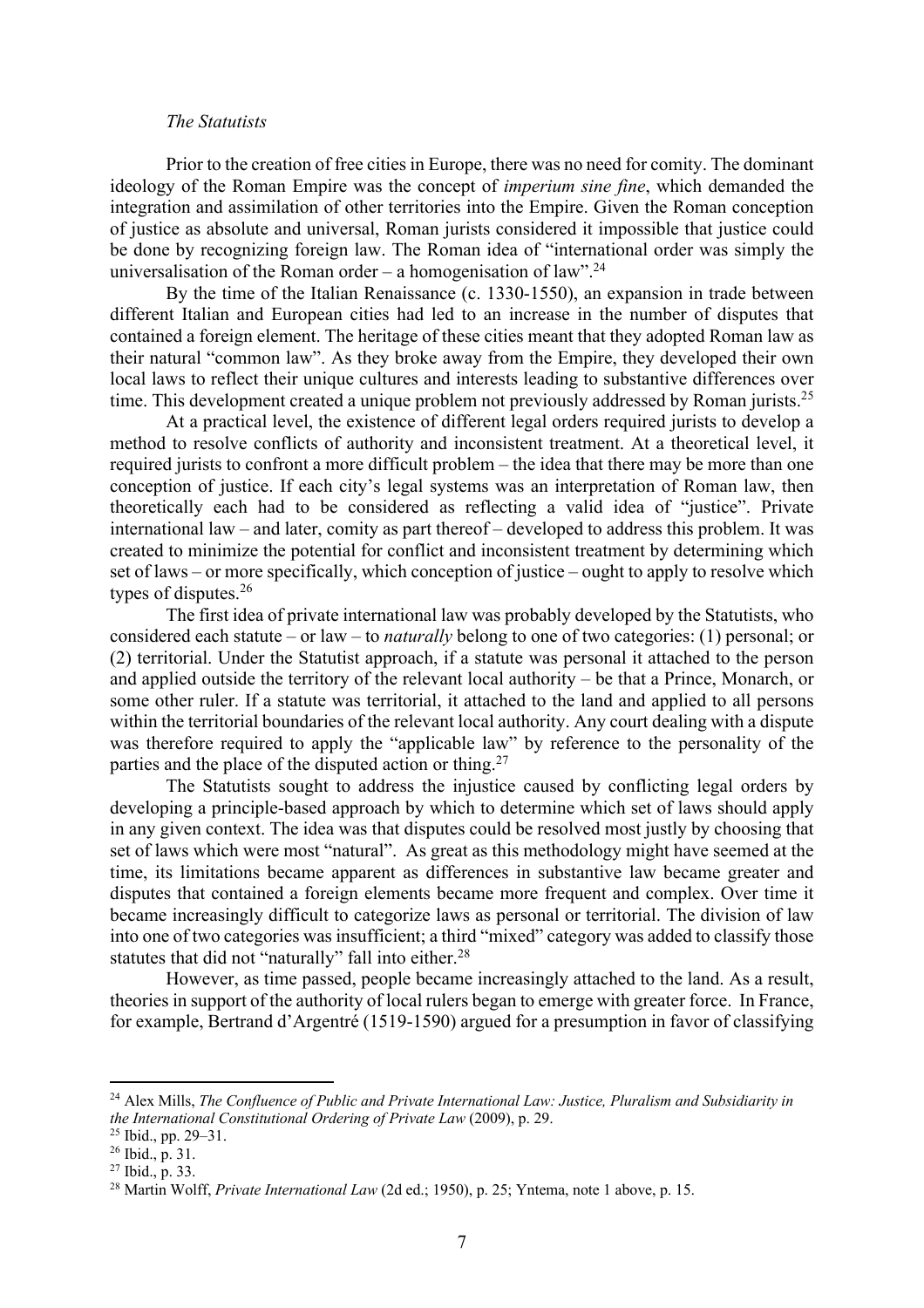laws as territorial.<sup>29</sup> To d'Argentré, laws were to be classified as personal or mixed only in exceptional cases. Jean Bodin (1530-1596) and Hugo Grotius (1583-1645) took this idea further, arguing that sovereignty necessarily implied that all laws were inherently territorial. In *Les six livres de la republique*<sup>30</sup> Bodin argued that sovereign States enjoyed "absolute and perpetual power" within their territory, meaning that no State could be subject to the will of any other. And, in *De jure belli ac pacis*, <sup>31</sup> Grotius argued for a community of formally equal States built upon a similar conception of sovereignty.

Over time the progressive adoption of the Westphalian system begat the more complete conceptualized view that State authority extended no further than its territorial boundaries and that no State was subject to the authority of any other.<sup>32</sup> The brutality of the Thirty Years War, combined with the works of d'Argentré, Bodin, and Grotius, all contributed to the progressive absolutism of sovereignty and the view that States enjoyed absolute control over all things, persons, and transactions within their territory. Whereas Grotius did not write directly on the subject of private international law, his conception of sovereignty would later be considered the starting point for all thinking on public and private international law. Perhaps most importantly, his theory was promptly accepted in the United Netherlands, where Dutch jurists were wrestling with the problem of how to promote international commerce within this new system of sovereign States who incurred no duty to recognize each other's authority within their territory.

### *The Dutch School*

Dutch jurists working during and after the Thirty Years War were all indoctrinated in the civil law tradition and the teachings of their Statutist predecessors. Yet their work represents a break from the Statutist tradition in favour of a new basis for resolving conflicts of authority between sovereign States – namely, *the principle of comity*.

There are several reasons why comity originated in the United Netherlands. First, by the time the Dutch School came to consider the question of conflicting legal orders, Dutch jurists had accepted and elaborated upon the work of Bodin and Grotius. After the Thirty Years War – which coincided with its Eight Years War against Spain – the United Netherlands was recognized as independent from the Spanish Crown. The concept of sovereignty found particular favor with Dutch jurists during this time because it reinforced the United Netherlands claim to independence, self-determination, and non-interference against Spain and other foreign powers. 33

Second, in the years following its independence, the United Netherlands enjoyed a period of prosperity as it became a foremost trading nation. After the Thirty Years War, few European powers were in a position to capitalize on the peace. However, the United Netherlands was, and when it signed the 1648 Treaty of Münster to end its Eight Years War with Spain, the treaty was concluded on highly favorable terms. The revolution against the Spanish ushered in a golden age, and the United Netherlands became the first modern European State. Within a generation, the United Netherlands was the most progressive major power in Europe. With the collapse of the Papacy and Holy Roman Emperor's plans for universal

<sup>29</sup> Joseph Beale, *A Treatise on the Conflict of Laws; or Private International Law* (1916), pp. 33–36; Armand Lainé, *Introduction au droit international privé* (1888), p. 422.

<sup>30</sup> Jean Bodin, *Les six livres de la république* (1576), p. 111.

<sup>31</sup> Hugo Grotius, *De jure belli ac pacis* (1631).

<sup>&</sup>lt;sup>32</sup> Alex Mills, "The Private History of International Law", *International and Comparative Law Quarterly*, LV (2006), pp.18–26; Donald Childress, "Comity as Conflict: Resituating International Comity as Conflict of Laws", *UC Davis Law Review*, XLIV (2010), p. 17.

<sup>&</sup>lt;sup>33</sup> Yntema, note 1 above, pp. 16-17.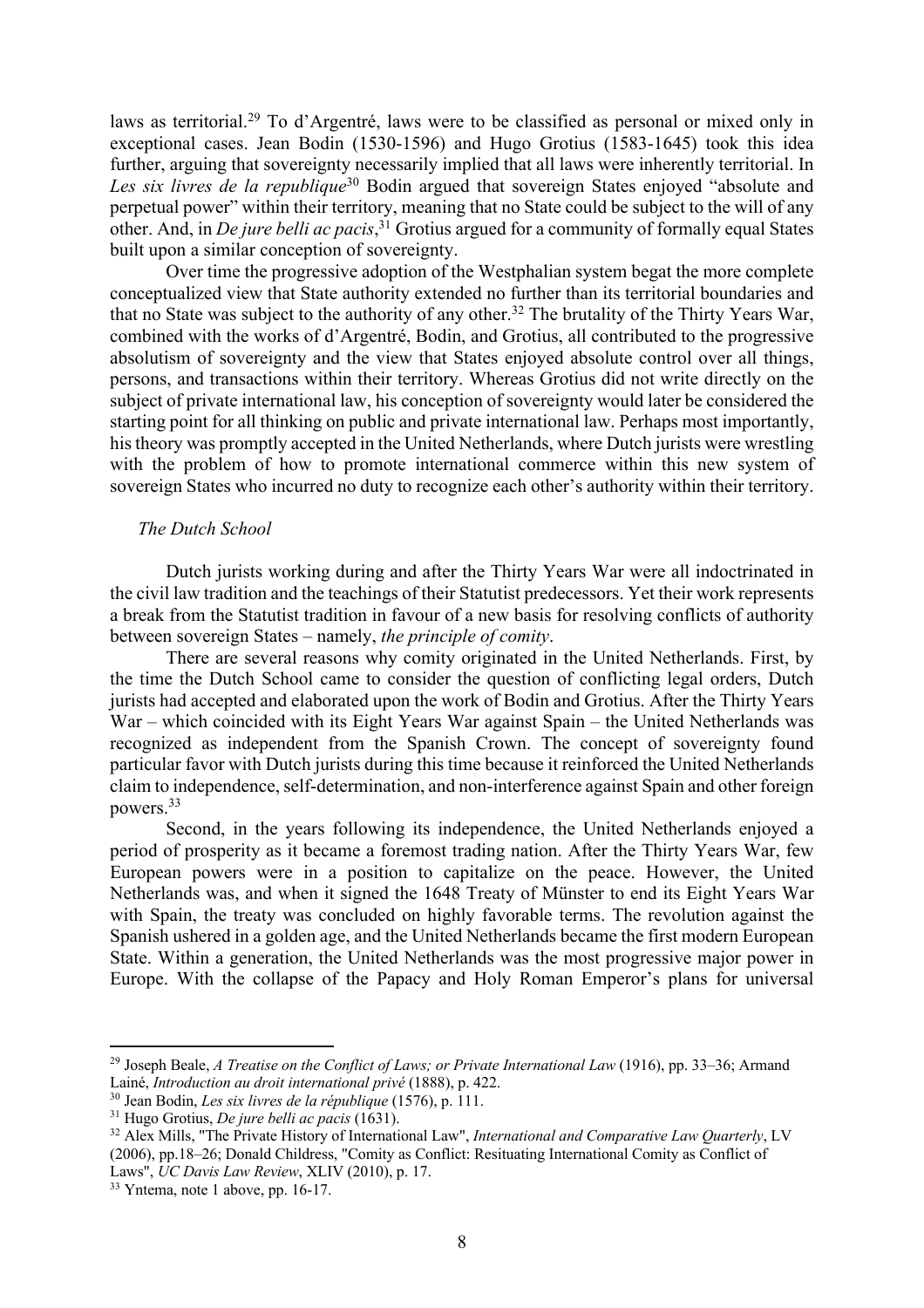authority and internal disorder in France, Germany, and England, it established commercial trading hubs in Europe, Africa, Asia, and the Americas.<sup>34</sup>

But it became apparent that the prosperity of the United Netherlands depended upon its ability to continue trading within this new system of sovereign States. And, while the doctrine of sovereignty had led to peace in Europe, it was impeding international commerce. The compartmentalisation of State authority meant that legal relations arising abroad were incapable of being recognized and enforced at home. This problem attracted the attention of jurists who began to contemplate the grounds on which recognition of foreign law and judicial acts within the United Netherlands might be justified.35

Third, the political-legal climate in the United Netherlands was favorable for reflecting on questions of private international law. The United Netherlands was a loose federation which had combined as if they were one province for its defence against Spain. However, Article I of the *Union of Utrecht*<sup>36</sup> stipulated that although the provinces were to unite for this common purpose, the traditional privileges and rights of each were not to be diminished. This decentralized regime, combined with the fierce independence of the provinces, provided a fertile breeding ground for reflecting on private international law. The Dutch needed a means to resolve both inter-national and intra-national conflicts of authority that arose between sovereign States and provinces.<sup>37</sup>

Fourth, by this time, it was evident that the Statutist approach was incapable of resolving conflicts between sovereign States. Italian and French jurists wrestling with the question since the thirteenth century wrote before the doctrine of sovereignty crystallized in Europe. Their approach did not account for Europe's changed political-legal landscape. As the opportunity for contact and business outside of one's own territory increased, so did the complexity of the questions confronted by the Statutists. Accelerated commerce and movement between States wore down the hard lines of Statutism, and as the doctrine grew more complex, it began drawing distinctions that seemed arbitrary and "unnatural".<sup>38</sup>

Comity's origins must therefore be understood as a reaction to these changing forces – the progressive adoption of the doctrine of sovereignty, the need to promote commerce between sovereign States and independent provinces, and the inability of the Statutist approach to resolve conflicts of authority between sovereign States. Taking their cue from Jean Bodin and Hugo Grotius, the Dutch School thus sought to address the vexed problem of how to reconcile the commercial need to recognize foreign authority with the political need to uphold the doctrine of sovereignty.

# *Paulus and Johannes Voet*

Paulus Voet (1619-1667) was the first to suggest that States may recognize foreign law *comiter*. Accepting the political need for sovereignty, Voet considered all States to be equal and law to be inherently territorial. Yet, he had one foot within the Statutist tradition, considering there to be nine exceptions which he traced back to Roman law.<sup>39</sup> The first eight were nothing new, but his ninth was the idea that States *could*, if they so chose, recognize foreign law *comiter*. 40

<sup>34</sup> Ibid; Friedrich Juenger, *Choice of Law and Multistate Justice* (2005), p. 19.

<sup>&</sup>lt;sup>35</sup> Yntema, note 1 above, pp. 18-19.

<sup>36</sup> *Unie van Utrecht* (1579).

<sup>37</sup> Yntema, note 1 above, pp. 17–19; Beale, note 29 above, p. 38.

<sup>38</sup> Joel Paul, "The Transformation of International Comity", *Law and Contemporary Problems*, LXXI (2008), pp. 21-22; Ernest Lorenzen, "Story's Commentaries on the Conflict of Laws: One Hundred Years After", *Harvard Law Review*, XLVIII (1934), pp. 16-17.

<sup>39</sup> Yntema, note 1 above, pp. 22-23.

<sup>40</sup> Pauli Voet, *De statutis eorumque concursu liber singularis* (1661), transl. H. Yntema, Sect. IV, Cap. II, 17 in ibid., p. 23.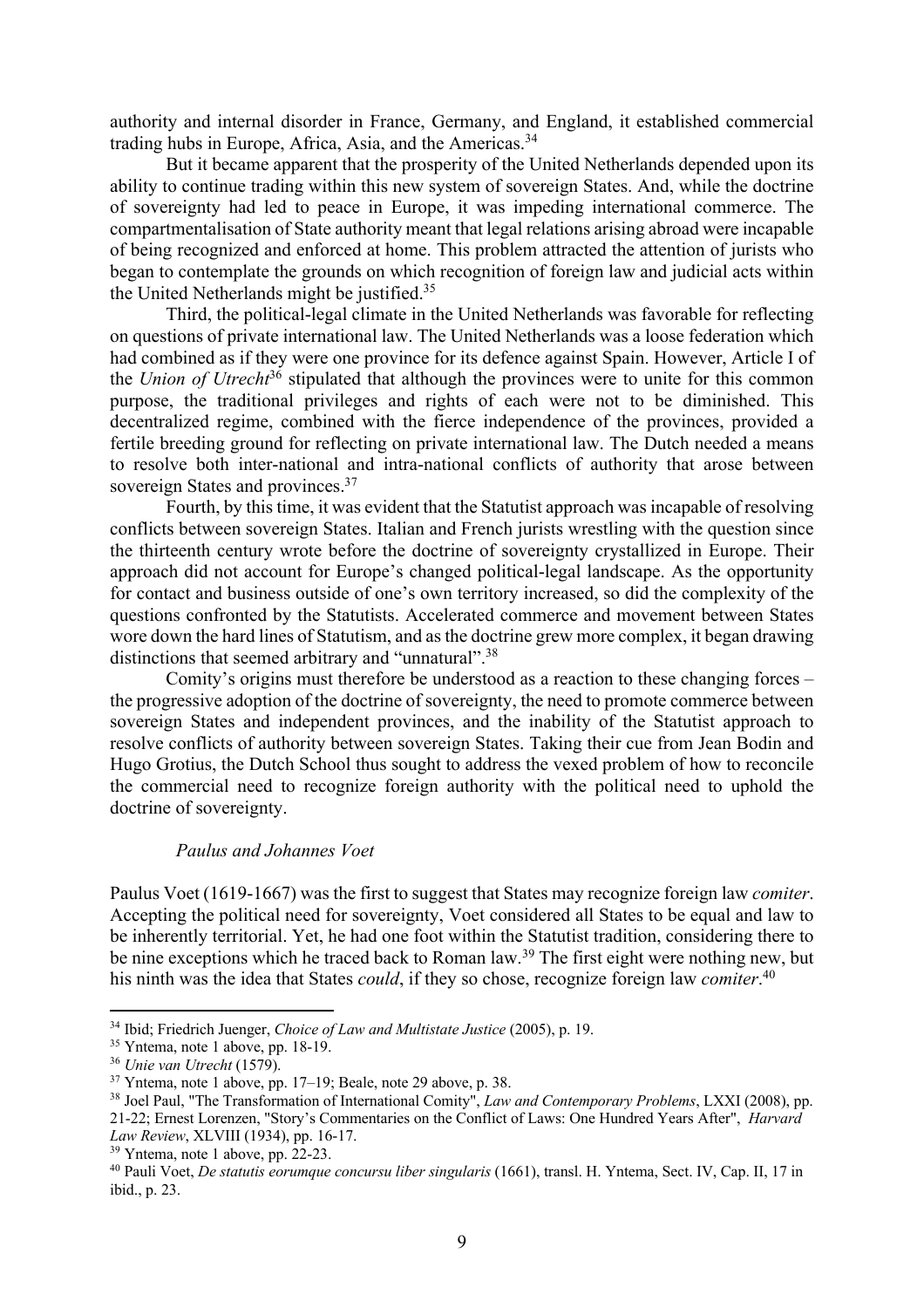To Voet, the principle of sovereignty meant that no State could exercise authority over another. The logical implication then was that any recognition of foreign law had to be completely within the discretion of each State. In *De statutis eorumque concursu liber singularis*, <sup>41</sup> Voet developed his conception of comity as a discretionary principle States could use to recognize foreign law. He made clear that the primacy of sovereignty meant that there was no obligation to do so – it happens, but it need not happen.<sup>42</sup>

Voet touched on the idea that States recognize foreign law for reasons of justice – *aequitate* as he put it.<sup>43</sup> Just as his Statutist predecessors, he understood that, in any one case, there may be competing conceptions of justice and that often justice might better be done if States recognize foreign law rather than apply their own. Yet, a literal reading of his work suggests that Voet's primary concerns were governmental in nature. True, the recognition of foreign law may further interests of justice in certain cases. But States do not recognize foreign law "for reasons of justice". They do so because it is in their mutual interest – namely, because this promotes international commerce without derogating from each State's sovereign right to self-determination and non-interference. The idea that States ought to act with comity "for reasons of justice" was not developed until later.

Paulus Voet's idea of comity was more eloquently endorsed by his son, Johannes Voet (1647-1713). In *Commentarius ad pandectas*<sup>44</sup> Johannes Voet added little to his father's original idea but, through his succinct writing style, he advanced his father's conception of comity as a discretionary principle.<sup>45</sup> Considering all law to be inherently territorial, and all States to be sovereign, Johannes Voet believed any recognition of foreign authority to be within the discretion of each State. It is true, he noted, that the courts of one State may refuse to assume jurisdiction where the same action is already pending abroad, they may recognize foreign law or give effect to foreign judgements within their territory. But, when they do so, this is done only out of convenience and mutual utility. Just as his father, he made it clear that no State is obliged to recognize the proceedings, laws, or judgements of another State within their territory. 46

# *Ulrik Huber*

In the interval between the key works of Paulus and Johannes Voet, another basis for resolving conflicts of authority between sovereign State was advanced by Ulrik Huber (1636- 1694). Huber, a Professor at the University of Franeker and a member of the Court of Appeal in Friesland, sought to supplement the work of Grotius, who did not explore the issue. Huber's enormous reputation extended well beyond Friesland, attracting many students from Holland, Germany, and Scotland. He is generally considered the father of comity, and his conception of the principle would later migrate to the United States and England, where it became instrumental in the development of many common law conflict of law rules. 47

<sup>41</sup> Pauli Voet, *De statutis eorumque concursu liber singularis* (1661).

<sup>42</sup> Pauli Voet, *De statutis eorumque concursu liber singularis* (1661), transl. Alan Watson, Sect. IV, Cap. III, 15 in Alan Watson, *Joseph Story and the Comity of Errors: A Case Study in Conflict of Laws* (1992), p. 15.

<sup>43</sup> Ibid., Sect. IV, Cap. II, 17.

<sup>44</sup> Johannis Voet, *Commentarius ad pandectas* (1829), IV.

<sup>45</sup> Watson, note 42 above, pp. 15-16; Yntema, note 1 above, pp. 13–14; Roeland Kollewijn, *Geschiedenis van de Nederlandse wetenschap van het internationaal privaatrecht tot 1880* (1937).

<sup>46</sup> Yntema, note 1 above, p. 24; Watson, note 42 above, p. 16.

 $47$  Yntema, note 1 above, p. 25; Watson, note 42 above, pp. 1-3.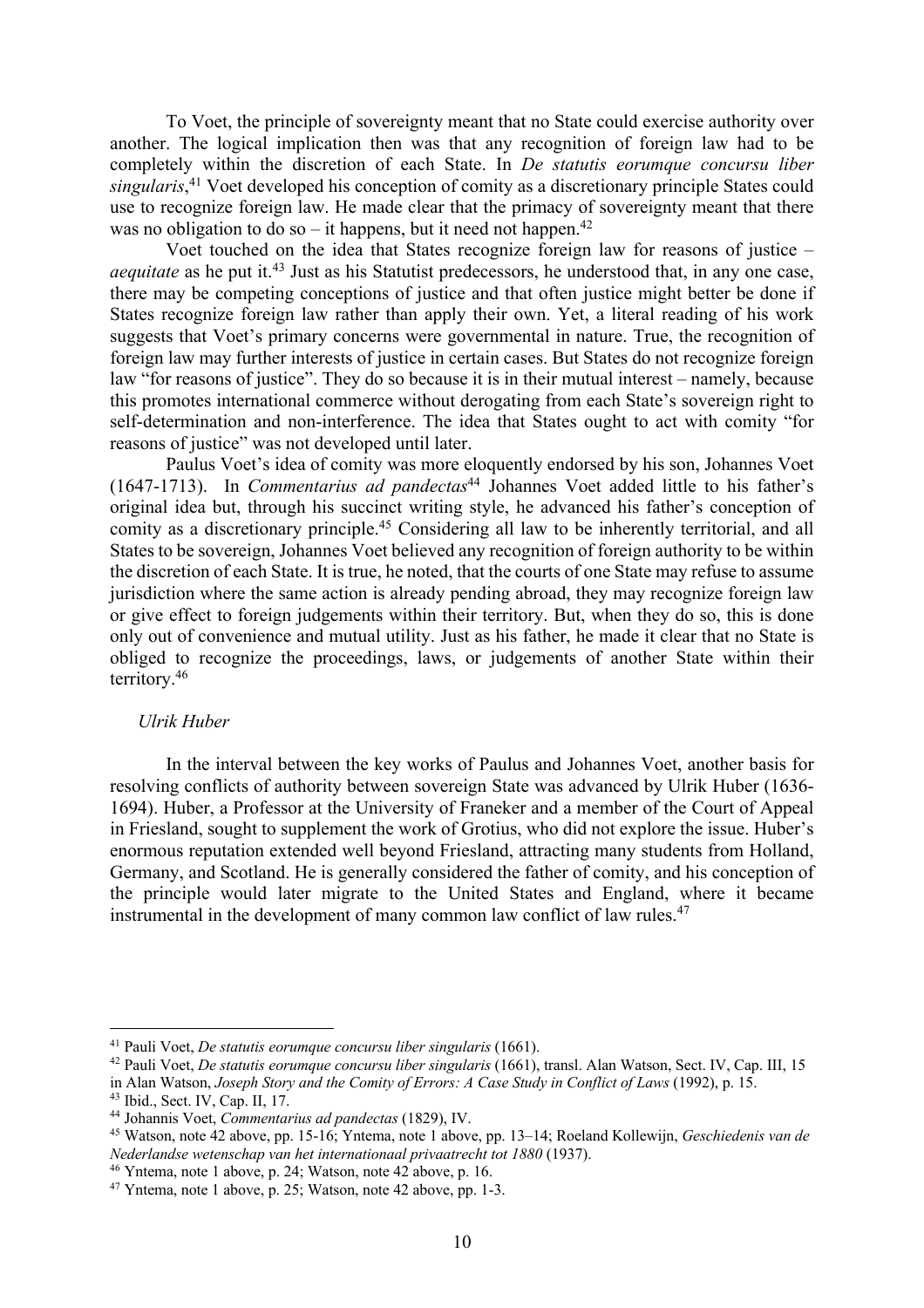In *De conflictu legum*,<sup>48</sup> Huber articulated three "axioms" as the basis of his new theory of private international law. which he considered self-evident and not open to question:

- 1. the laws of each State have force within the boundaries of the State, and bind all subjects to it, but not beyond (Digest 2.1.20);
- 2. all persons within the limits of a State, whether they live there permanently or temporarily, are deemed to be subjects thereof (Digest 48.22.7.10);
- 3. States will act by way of comity, so that the laws of every State, having been applied within its own boundaries, should retain their effect everywhere so far as they do not cause prejudice to the powers or rights of such States or of its subjects.<sup>49</sup>

Huber's first two axioms continue the progressive trend towards absolute territorial sovereignty. Yet, in describing sovereign authority, Huber takes the idea further than the Voets, rejecting what remained of the Statutist approach by arguing that all laws are inherently territorial. Instead, his theory of private international law derived solely from the twin concepts of *sovereignty* and *comity*. 50

The pertinent question is whether Huber's conception of comity differs from that advanced by the Voets, and if so, how. There are, we suggest, a number of possible interpretations of Huber's third axiom. On one hand, some scholars consider Huber's comity to be no different to that advanced by the Voets. This has led them to consider Paulus Voet, rather than Huber, to be the true father of comity.51 Indeed some of Huber's writing suggests that indeed he did intend his third axiom to be discretionary in much the same way – the most notable being the lack of authority he provides for his third axiom compared to axioms one and two. In laying down his first two axioms Huber based them on Roman law – *Digest 2.1.20* and *Digest 48.22.7.10* respectively – suggesting that they form part of the *ius gentium*. After the conclusion of the 1648 Treaties of Westphalia, and the acceptance of the principle of sovereignty expounded by Bodin and Grotius, these two axioms reflected State practice and could hardly be argued with. But, in laying down his third axiom, Huber neglected any reference to Roman law (and thus the universality of the *ius gentium*). There is an argument then that Huber never intended his third axiom to form part of the *ius gentium*. <sup>52</sup> Comity was simply "common sense" because it facilitated international commerce within the political-legal framework laid down by axioms one and two.

On the other hand, some of Huber's work suggests that he may have conceived of comity as obligatory in nature. For the Voets, sovereignty is supreme, the necessary implication being that no State is obliged to act with comity – it happens because it is commercially desirable, but need not happen. Huber, however, appeared to conceiving of comity not as an exception to sovereignty, but rather as a necessarily corollary of it. To Huber, comity flows naturally from sovereignty so that each makes the other work. This suggests that he may have considered States to have an obligation to act with comity – a proposition supported by his use of the word *will*, rather than *can* or *should*, in axiom three. Indeed, nowhere in his work does

<sup>48</sup> Published as Vol II, Book I, Tit iii of Ulrik Huber, *Praelectiones juris romani et hodierni* (1735). For the original Latin, with English translation, see Ernest Lorenzen, "Huber's De Conflictu Legum", *Illinois Law Review*, XIII (1918), pp. 199, 375.

<sup>49</sup> Lorenzen, note 48 above, p. 227.

<sup>50</sup> Childress, note 32 above, p. 20; Lorenzen, note 48 above, p. 137; Juenger, note 34 above, p. 20; Winston Nagan and Aitza Haddad, "Sovereignty in Theory and Practice", *San Diego International Law Journal*, XIII (2012), pp. 429, 395.

<sup>&</sup>lt;sup>51</sup> Kollewijn, note 45 above; Lainé, note 29 above.

<sup>52</sup> Watson, note 42 above, p. 4.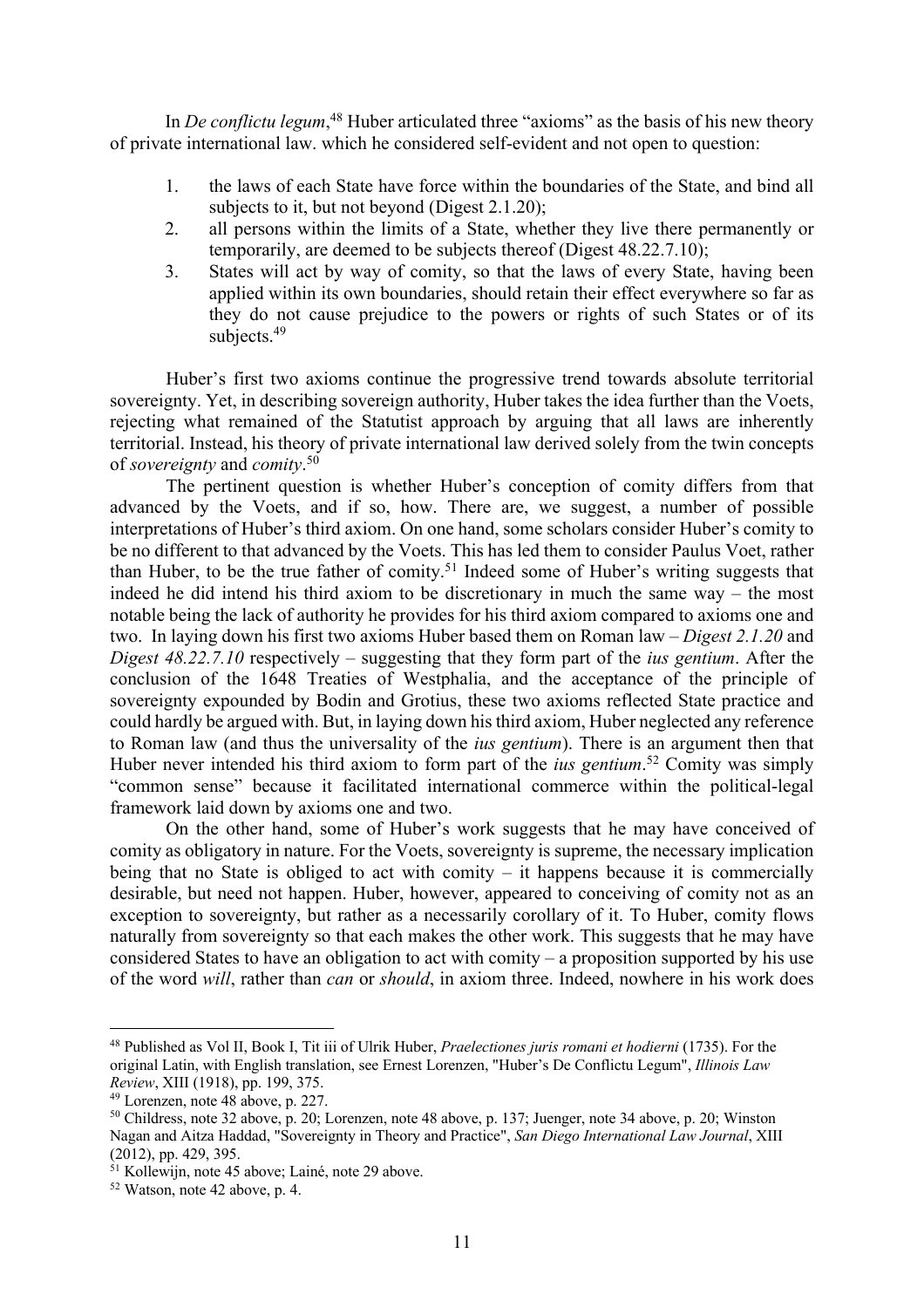Huber indicate a situation in which a State has a choice not to act with comity, and he certainty does not cite the Voets.<sup>53</sup>

If this interpretation is correct, what is the source of a State's obligation to act with comity? Does not sovereignty imply complete control over all matters within one's territory, including whether a State will act with comity? There are, we suggest, two possible sources for Huber's obligation to act with comity. First, it is possible that Huber considered all three of his axioms to form part of the *ius gentium*. Several authors support this conclusion, including modern Dutch jurists.<sup>54</sup> The fact that Huber's third axiom provides no authority in Roman law does not necessarily mean that it does not derive from Roman law or necessarily form part of the *ius gentium*. As Huber explains:

It often happens that transactions entered into in one place have force and effect in a different country or are judicially decided upon in another place. It is well known, furthermore, that after the breaking up of the provinces of the Roman Empire and the division of the Christian world into almost innumerable nations, being not subject one to the other, nor sharing the same mode of government, the laws of the different nations disagree in many respects. It is not surprising that there is nothing in the Roman law on the subject inasmuch as the Roman dominion, covering as it did all parts of the globe and ruling the same with a uniform law, could not give rise to a conflict of different laws. The fundamental rules according to which this question should be decided must be found, however, in the Roman law itself. Although the matter belongs rather to the law of nations than to the civil law, it is manifest that what the different nations observe among themselves belongs to the law of nations. For the purpose of solving the subtlety of this most intricate question, we shall lay down three axioms which being conceded as they should be everywhere will smooth our way for the solution of the remaining questions.

It follows, therefore, that the solution of the problem must be derived not exclusively from the civil law, but from convenience and the tacit consent of nations. Although the laws of one nation can have no force directly within another, yet nothing could be more inconvenient to commerce and to international usage than that transactions valid by the law of one place should be rendered of no effect elsewhere on account of a difference in the law. And that is the reason for the third maxim concerning which hitherto no doubt appears to have been entertained.<sup>55</sup>

Huber is not out of line with other civil law jurists in taking this approach. In exactly the same way, Bartolus, who sought to build a system of private international law between free Italian cities, based his position on Roman law despite its lack of authority. Indeed, if the law was to grow and meet new challenges not faced by the Romans, then it was necessary for jurists to use such an approach. Of course, as Huber knew, he was not going to find any authority in Roman law for comity because the Romans did not recognize foreign legal systems or different conceptions of justice. 56

If this interpretation is correct, there is a skillful sleight-of-hand in all this. Huber starts by admitting that his third axiom did not exist in Roman law. But he claims that because his third axiom is self-evident and has never been doubted, it forms part of the *ius gentium* – it is accepted everywhere. Huber does not make it easy though, for he provides no evidence that his third axiom is accepted everywhere. But he argues that he does not need to because his third

<sup>53</sup> Ibid., p. 15.

<sup>54</sup> See Watson, note 42 above; Kollewijn, note 45 above, p. 133; Theodorous de Boer, "Living Apart Together: The Relationship Between Public and Private International Law", *Netherlands International Law Review*, LVII (2010), p. 183.

 $\frac{55}{5}$  Lorenzen, note 48 above, pp. 226-227.

<sup>56</sup> Yntema, note 1 above, p. 26; Watson, note 42 above, p. 6; Alan Watson, *The Making of the Civil Law* (1981), pp. 5, 52–53.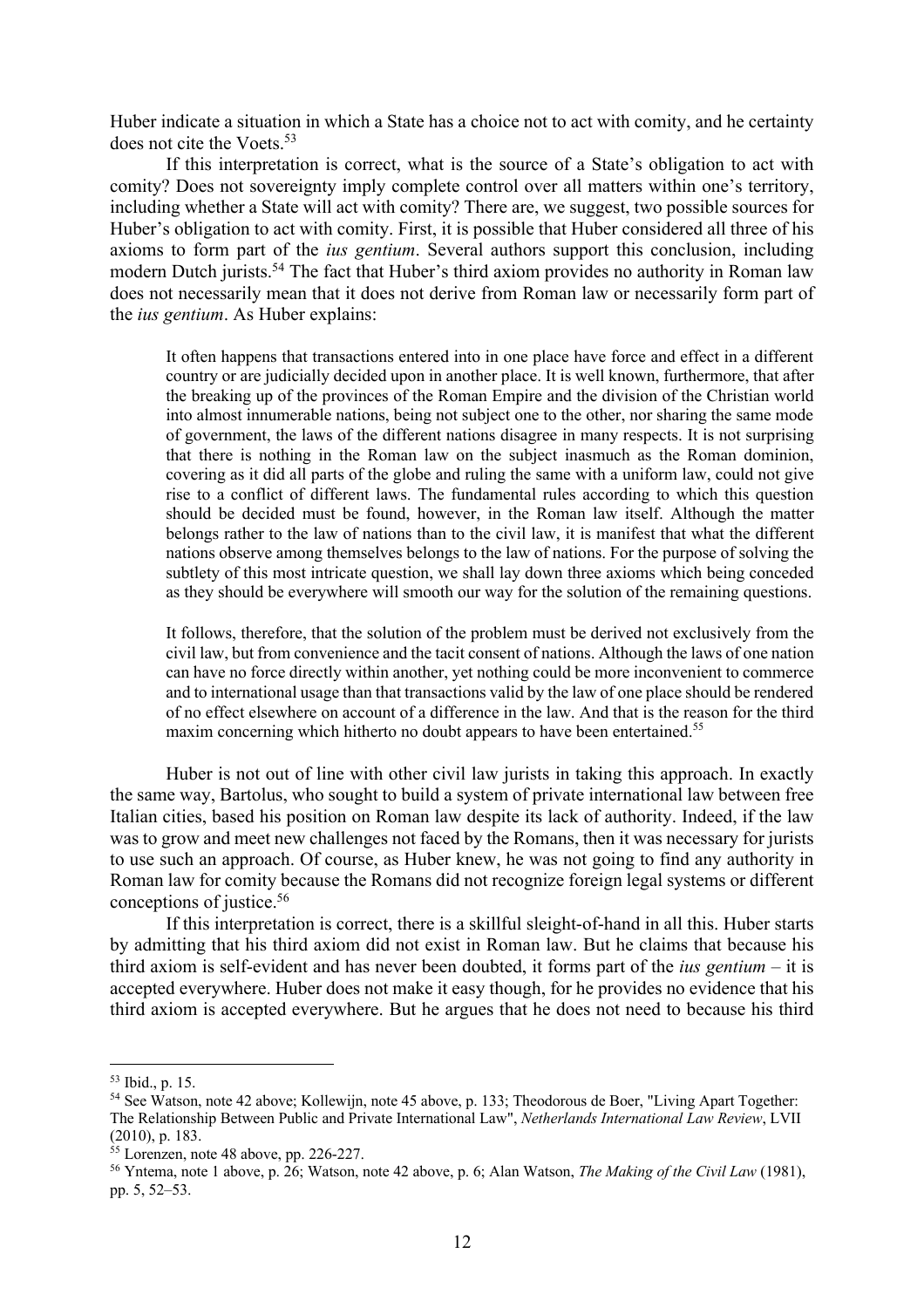axiom is exactly that – an "axiom" – a rule that requires no proof because it is self-evident and not open to question. 57

Huber's first and second axioms are to the effect that the laws of a State are not directly binding beyond its territory. His third axiom would thus be to the effect that, subject to the exception that foreign law would cause prejudice to a State or its citizens, every State is bound to recognize foreign law by way of comity. Under this interpretation, foreign law is therefore recognized, but indirectly, so there is no conflict between axioms one and two, on one hand, and axiom three, on the other. By recognizing the authority of another State by consent rather than compulsion, States facilitate international commerce whilst preserving their sovereignty.<sup>58</sup>

There is another possible source for Huber's obligation to act with comity which we suggest has the most support on a reading of his *De conflictu legum* and associated works. By including the word *will*, yet failing to provide authority for his third axiom as part of the *ius gentium*, Huber may have conceived of his third axiom as giving rise to an *imperfect obligation*. This interpretation is supported – to a certain extent – by the work of Justice Story (discussed below), who considered the nature of the obligation to act with comity in in his *Commentaries on the Conflict of Laws*. 59

The distinction between perfect and imperfect obligations was well known, not only to philosophers of the time, but also to the jurists of the Dutch School.<sup>60</sup> Grotius, whose work greatly influenced Huber, wrote of the distinction in *De jure belli ac pacis*, as did other legal theorists before and during Huber's time. Indeed, imperfect obligations began their life as imperfect rights in the work of Grotius.<sup>61</sup> Although he wrote after Huber's death, Vattel succinctly summarized the distinction between perfect and imperfect obligations in *Le Droit des gens.*<sup>62</sup> Drawing a parallel between the relations of free men and sovereign States, Vattel wrote of the distinction between perfect and imperfect obligations as follows:

To understand this properly we must note that obligations and the corresponding rights … are distinguished into internal and external. Obligations are internal in so far as they bind the conscience and are deduced from the rules of our duty; they are external when considered relatively to other men as producing some right on their part. Internal obligations are always the same in nature, though they may vary in degree; external obligations, however, are divided into perfect and imperfect, and the rights they give rise to are likewise perfect and imperfect. Perfect rights are those which carry with them the right of compelling the fulfilment of the corresponding obligation; imperfect rights cannot so compel. Perfect obligations are those which give rise to the right of enforcing them; imperfect obligations give but the right to request.

It will now be easily understood why a right is always imperfect when the corresponding obligation depends upon the judgment of him who owes it; for if he could be constrained in

<sup>57</sup> In *Praelectiones juris romani et hodierni*, Huber explain what he means by an "axiom", a term he borrowed from the study of mathematics. Axioms, he declared, are nothing more than self-evident truths. They require no proof and their correctness cannot be faulted. See also Watson, note 42 above, pp. 4-7.

<sup>58</sup> Ibid., p. 7-9; Childress, note 32 above, p. 22.

<sup>59</sup> Joseph Story, *Commentaries on the Conflict of Laws* (1834).

<sup>60</sup> Watson, note 42 above, p. 21.

 $61$  This terminology makes more sense of the label: a perfect right includes the authorization to use force and coercion to ensure it is respected. To have an imperfect right, on the other hand, is to be genuinely owed something, but not to have license to use force to get it. So an imperfect right is, in a sense, incomplete – it does not come with everything that we might want in a right. For more on imperfect obligations, see Andrew Schroeder, "Imperfect Duties, Group Obligations, and Beneficence", *Journal of Moral Philosophy*, XI (2014), p. 557.

<sup>62</sup> Emer de Vattel, *Le Droit Des Gens, Ou Principes de La Loi Naturelle, Appliqués à La Conduite et Aux Affaires Des Nations et Des Souverains* (1758). Vattel's work is more commonly known by its shorter English title "The Law of Nations". See Emer de Vattel, *The Law of Nations, or the Principles of the Law of Nature Applied to the Conduct and Affairs of Nations and Sovereigns*, transl. B. Fenwick (1916), p. 137.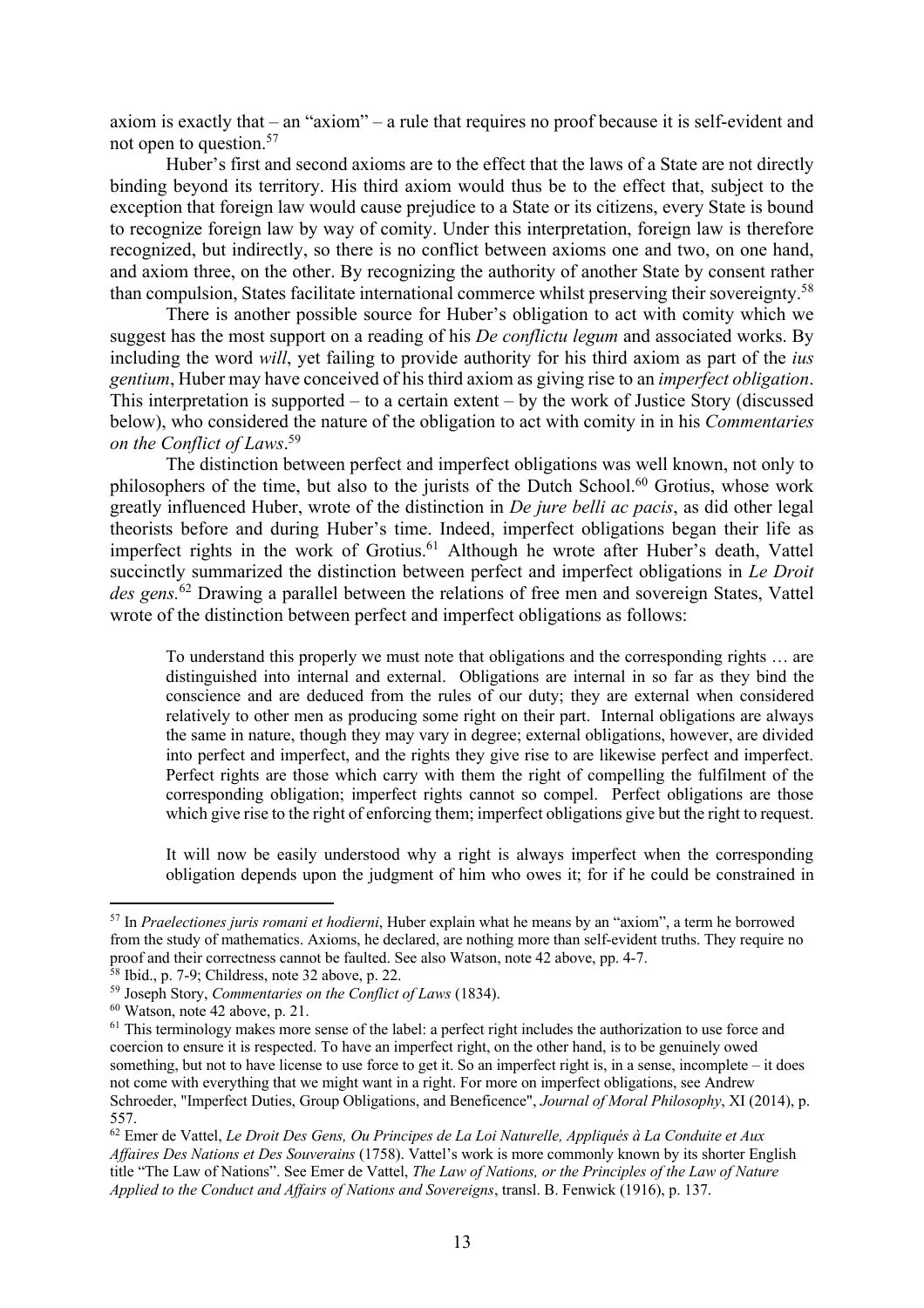such a case he would cease to have the right of deciding what are his obligations according to the law of conscience. $63$ 

Thus, an obligation, and its corresponding right, are external whenever each is vested in a different subject – that is, where Party A has an obligation to perform some act and Party B has the correlative right that Party A perform that obligation. Yet, external obligations may be perfect or imperfect depending on who has the authority or capacity to judge the existence and nature of the obligation.

If the person who is obliged also has the authority or capacity to judge the existence and nature of the obligation they are to perform – if he has "the right of deciding what are his obligations according to the law of conscience" – then he is only imperfectly obliged, and his counterpart has only an imperfect right to request that he fulfil that obligation. As long as a person retains the authority to judge himself, the obligation remains imperfect. If, however, the person who claims a right can also judge the existence and nature of the obligation, or if a third person has authority or capacity to do the same, then we have a case of a perfect obligation and a perfect corresponding right.

External obligations and rights arise because we are required to interact with others in order to pursue our own greater advantage. As Vattel explains, since man originally entered the state of nature as free and independent, he remains the judge of his obligations towards others. For the same reason, he has no authority to judge what others owe to him in a manner perfectly binding them. A perfect obligation, and corresponding right, may then only be created if, by free will, a person alienates his authority or capacity to judge his own duties and obligations and transfers it as an additional right to the party which originally had the imperfect right of demanding the fulfilment of the obligation or to a third person. This transfer of the right of judgment is the essence of contract. Properly speaking, there are no perfect rights and obligations in the state of nature.<sup>64</sup>

In the same way, sovereign States exist in a state of nature. Yet, in order to pursue their own greater advantage, they must interact. As Huber was acutely aware, the prosperity of the United Netherlands depended on its ability to promote international trade and commerce. These interactions of course, create obligations, and corresponding rights, which may be either perfect or imperfect in nature. As perfect obligations may only be created by contract, States can be said to have a perfect obligation to recognize international law – which we are told is based on their tacit consent. Thus, if one were to accept that Huber considered comity to form part of the *ius gentium,* then comity could be said to give rise to a perfect obligation – that is, an obligation capable of being enforced not just in the forum of conscience.

However, we suggest that Huber likely considered comity to give rise to an imperfect obligation. In this sense, every State would be considered to have an obligation to act with comity which derives from the mutual benefit of international commerce and from the inconvenience that would result from a contrary doctrine. Yet, sovereignty implies that the obligation to act with comity will always be imperfect. Every State has the right to judge for itself the nature and extent of its obligation to act with comity towards the authority of other States according to the laws of its own conscience.

Under this interpretation, Huber's conception of comity differs to that advanced by the Voets. For the Voets, there is certainly no obligation to act with comity. Comity is simply a means by which a State *can*, if it so chooses, recognize the authority of another. If, however, Huber conceived of comity as giving rise to an imperfect obligation, then States have an obligation to act with comity. The obligation is imperfect – that is, incapable of being enforced

 $63$  Vattel, note 62 above, p. 137.

<sup>&</sup>lt;sup>64</sup> Peter Remec, *The Position of the Individual in International Law According to Grotius and Vattel* (1960), pp. 136-140.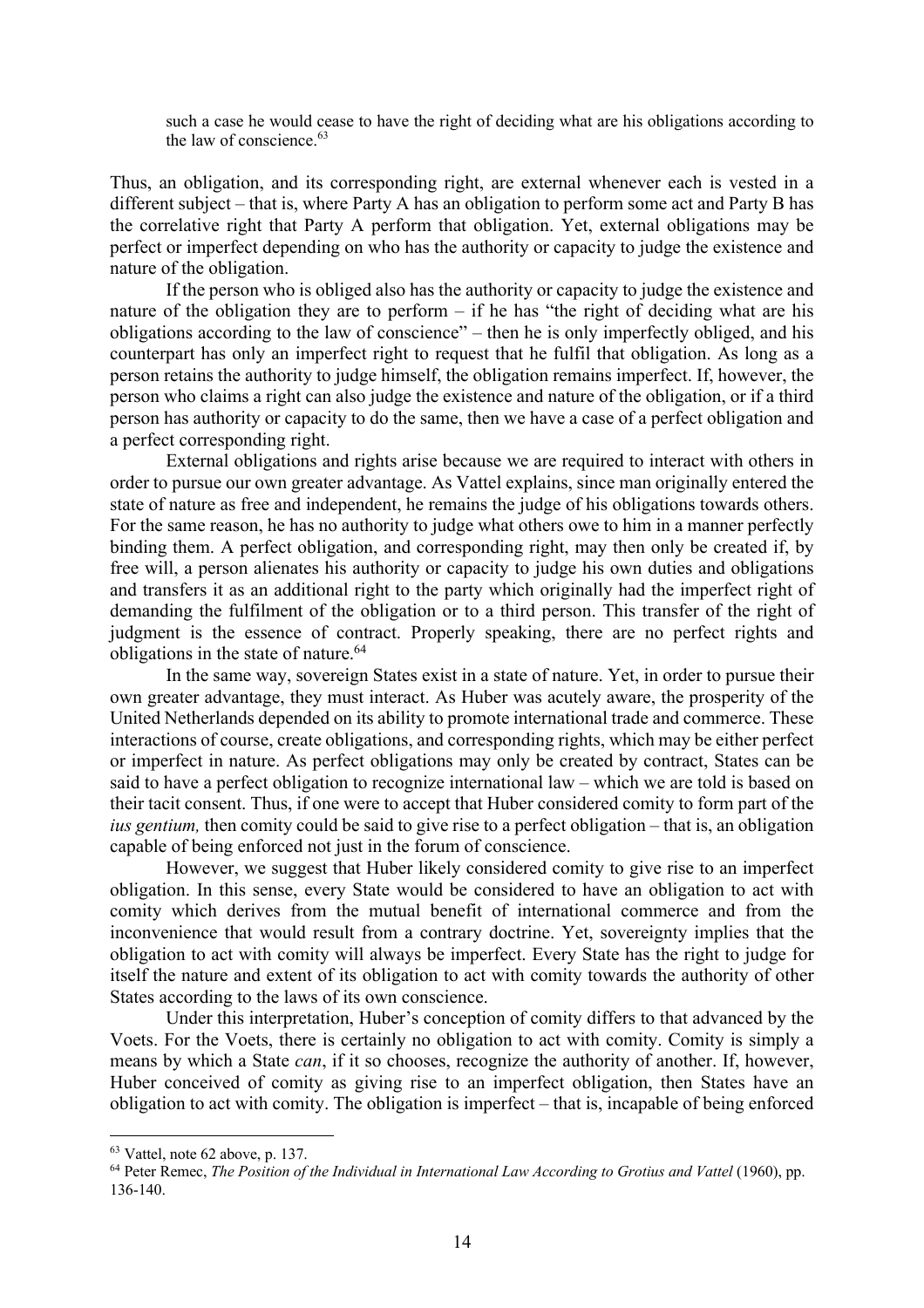by others – but it is an obligation nonetheless. At most, the correlative right of such an imperfect obligation entitles one State to ask another to recognize their laws and judicial acts, but it does not given them a right to demand in a manner consistent with a perfect right.

This means that although States have a duty to act with comity, exactly how they discharge that duty is within their discretion. Perfect obligations, such as the obligation to keep a promise, do not provide us with such discretion. The obligation to repay a loan, for example, obliges the borrower to repay the precise amount agreed upon, to a specific person, often at a specific time. Conversely, imperfect obligations like beneficence, charity, gratitude, mercy, or comity for that matter, all carry with them a certain discretion. Most think that whereas the obligation to be charitable requires us to give something to the needy, it does not require that we give a set amount, and it does not require that we donate to any particular person or organization. Similarly, whereas we may be obliged to be merciful, that obligation does not specify the form our mercy must take, nor exactly when or to whom we must exhibit it. In the same vein, if Huber considered comity to give rise to an imperfect obligation, he meant for States to be obliged to act with comity. As with all imperfect obligations, he must have considered it within the discretion of each State to determine, in accordance with its own conscience, how it would exhibit comity towards the authority of other States.

Short of waking Huber from the dead, we may never know how he conceived of his third axiom. We suggest he likely conceived of it as giving rise to an imperfect obligation. Thus, although he envisaged his first two axioms to give rise to perfect obligations forming part of the *ius gentium*, he conceived of his third as an imperfect obligation whose fulfilment was to lay within the discretion of individual States. Such an interpretation is in keeping with the positivist progression towards the growing absolutism of sovereignty at the time and the pressing need to form a basis by which to recognize foreign law.

As we will see below, it was Huber's conception of comity, rather than the Voets, that would later find favor in other jurisdictions. In the common law, Huber was relied upon more than any other jurist to developed conflict of law rules and doctrines. As Lorenzen noted:

Of the vast number of treatises on the Conflict of Laws Huber's "De Conflictu Legum Diversarum Imperiis" is the shortest. It covers only five quarto pages; and yet it has had a greater influence upon the development of the Conflict of Laws in England and the United States than any other work. No other foreign work has been so frequently cited.<sup>65</sup>

Comity's place at the center of United States and English private international law is hardly surprising. Huber conceived of comity, not as a stand alone principle, but rather as a theoretical basis upon which to build concrete rules and doctrines of law. At the time of its inception in the common law, the United States and England required – to varying degrees – a principle by which they could build an array of conflict rules and doctrines. Campbell McLachlan wrote that comity was an attractive principle for this purpose:

Huber, Voet and the jurists that followed them in the modern Conflict of Laws used the concept of comity as a springboard from which they proceeded to develop a highly organized and sophisticated set of choice of law rules. In this sense, "comity" did not remain a vague desideratum – an invitation to replace law with its antithesis in mere courtesy and discretion. On the contrary, it supplied the basis for the elaboration of a detailed set of positive rules, grounded in practical reality.<sup>66</sup>

<sup>65</sup> Lorenzen, note 48 above, p. 199.

<sup>66</sup> Campbell McLachlan, *Lis Pendens in International Litigation* (2009), p. 223.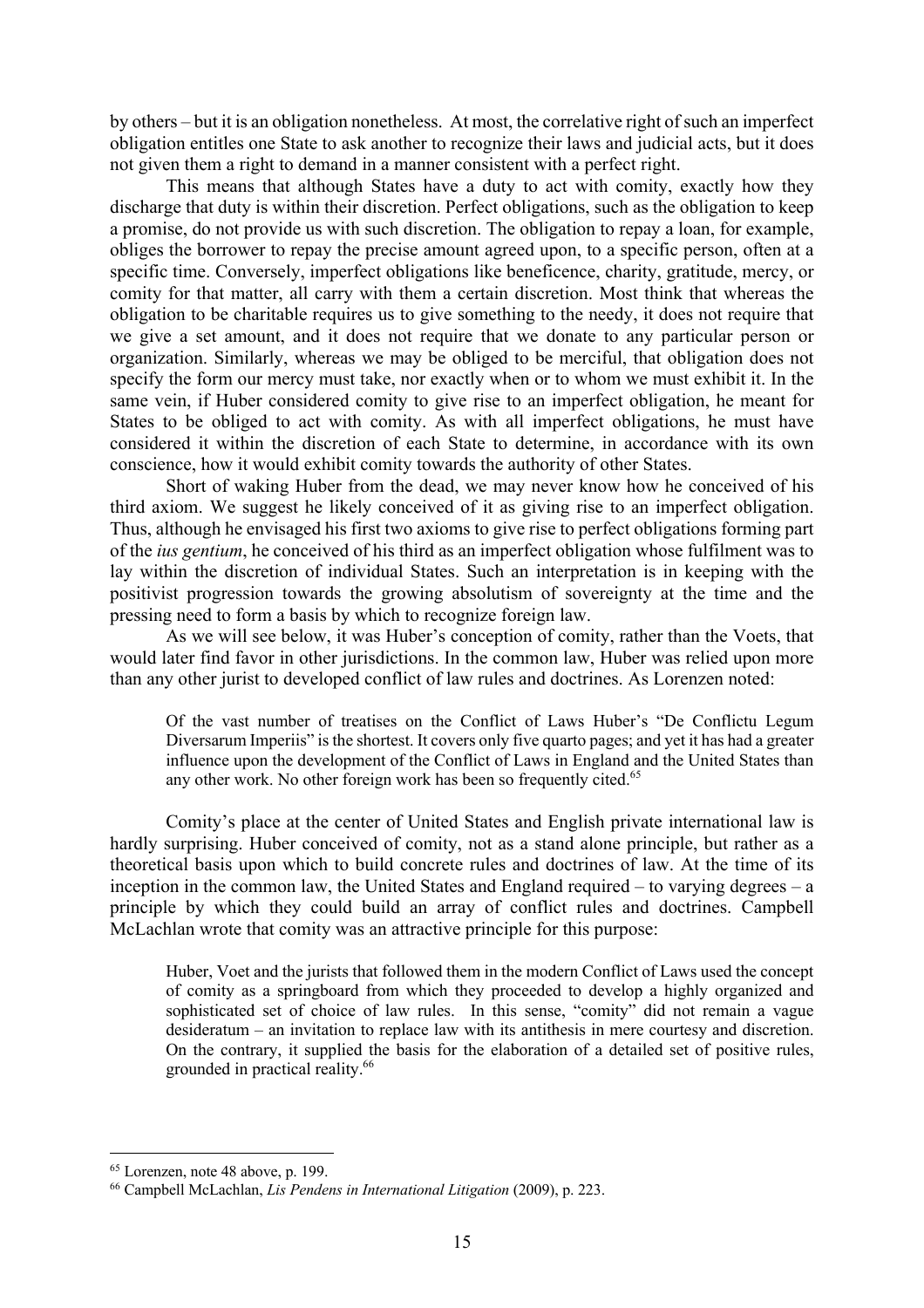Indeed, those of the Dutch School developed advanced conflict rules based on the twin concepts of sovereignty and comity. In *De conflictu legum*, Huber notes that his three axioms were intended to "smooth" the way for the resolution of all conflict of law problems.<sup>67</sup> Using them as a base, he went on to develop concrete rules and doctrines that would later guide not only the courts of Friesland, but courts around the world. Although comity is vague in the abstract, Huber demonstrated that it could be used to develop positive rules and doctrines of law aimed at regulating how States ought to act with respect of each other's authority.

## *Comity in the Common Law*

Comity was most famously introduced to the common law world by the American jurist Justice Joseph Story in the early nineteenth century. Much like Huber, Story sought to rely on the twin concepts of sovereignty and comity to develop a new system of private international law capable of reconciling the political need for sovereignty and the commercial need for international and interstate commerce in the United States. Yet, in adapting the principle for the American context, Story increasingly focused on the connection between comity and justice. To Story, the obligation to act with comity derived not only from the commercial need to promote international commerce among sovereign States, but also from each State's paramount duty to do justice to those subject to their own authority.

This idea that States ought to act with comity "for reasons of justice" was continued, most notably, under Lord Mansfield and John Westlake in England. When comity was received in England, the country was already a major trading nation. Yet, at the time, English courts were unable to recognize foreign law or grant relief in cases with a foreign element. To remedy the obvious injustice that would result from always applying English law, or from withholding relief all together, Mansfield adopted comity to permit English courts to recognize foreign law in circumstances where it would be just to do so.

However, unlike Story, Mansfield and Westlake repositioned the source of the obligation to act with comity solely within each State's paramount duty to do justice to those subject to their own authority. In effect, they detached comity from any concern it had with the promotion of international commerce or as a principle founded on the mutual benefit of States. To Mansfield and Westlake, private citizens would continue to engage in international commerce regardless of whether English courts recognised foreign law. The question was therefore one of achieving justice within the Westphalian political-legal framework of sovereign States. For them, States ought to act with comity not because it is in their mutual commercial interest, but rather because, in certain cases, it will be more just to recognize foreign law or judgements than apply one's own domestic law or withhold relief entirely.

#### *Justice Joseph Story*

Huber's conception of comity was adapted for the common law world most famously by Justice Joseph Story (1779-1845). Story, a Professor at Harvard University and an Associate Justice of the Supreme Court of the United States, sought to rely on the twin concepts of

<sup>67</sup> Lorenzen, note 48 above, p. 226.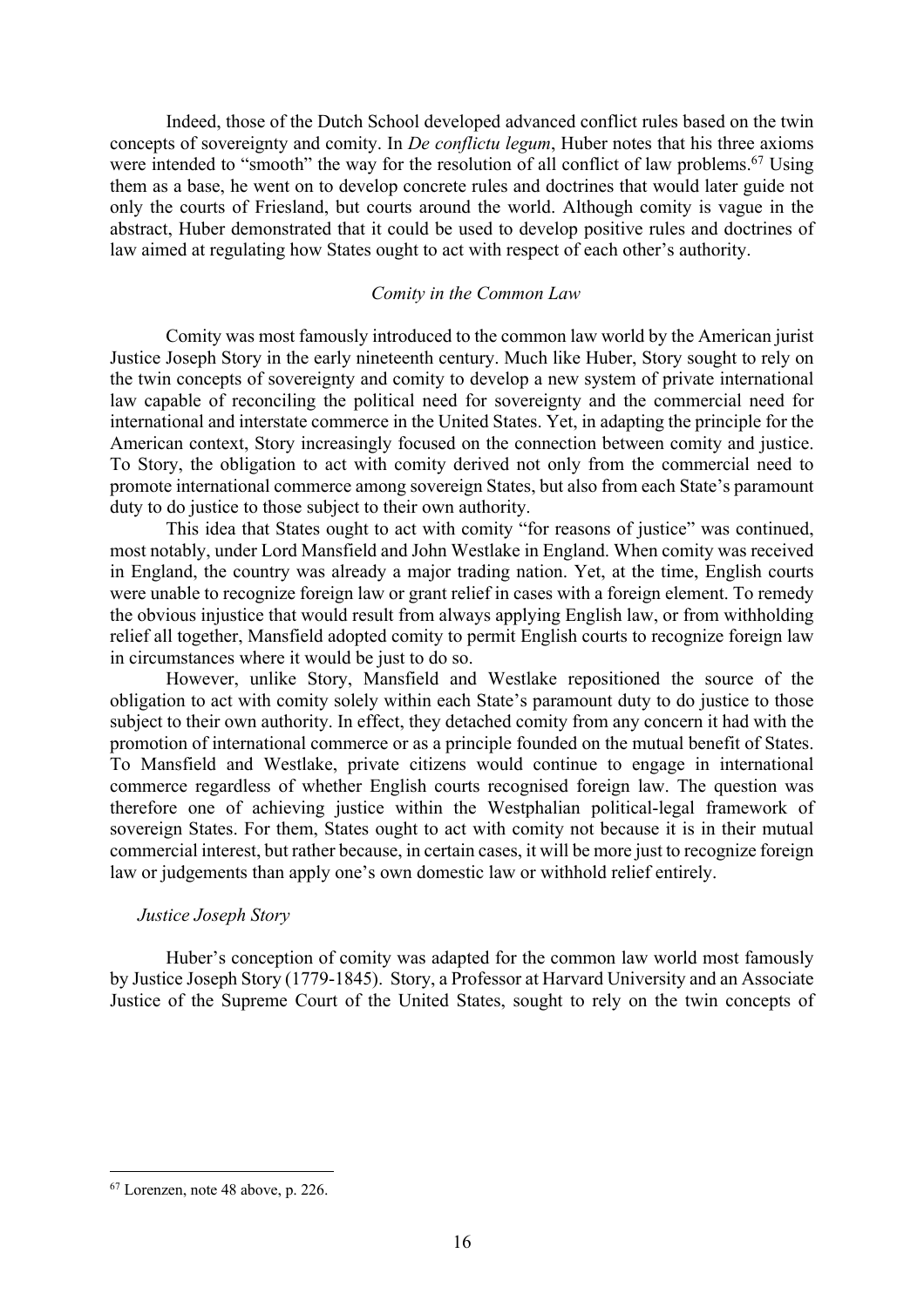sovereignty and comity to develop a new system of private international law for the United States.<sup>68</sup> In his *Commentaries on the Conflict of Laws*,<sup>69</sup> Story endorsed Huber writing:

Some attempts have been made, without any success, to undervalue the authority of Huberus… But it will require very little aid of authority to countenance his merits … It is not, however, a slight recommendation of his works, that hitherto he has possessed an undisputed recommendation preference on this subject over other continental jurists, as well as in England as in America.70

Just as Huber, Story saw comity as a means of reconciling sovereignty with the need for international and interstate commerce. And, just as comity had done in the United Netherlands, Story believed it would contribute to the greater prosperity of a newly federated United States.<sup>71</sup> Adopting Huber's three axioms, Story set about building a system of private international law capable of resolving both international and internal conflicts of authority.<sup>72</sup> Elaborating on each axiom in greater detail, Story wrote:

It is an essential attribute of every sovereign that it has no admitted superior, and that it gives the supreme law within its own dominions on all subjects appertaining to its sovereignty. What it yields, it is its own choice to yield; and it cannot be commanded by another to yield it as a matter of right. And, accordingly, it is laid down by all publicists and jurists, as an incontestable rule of public law, that one may with impunity disregard the law pronounced by a magistrate beyond his own territory  $\ldots^{73}$ 

But of the nature, and extent, and utility of this recognition of foreign laws, respecting the state and conditions of persons, every nation must judge for itself, and certainly is not bound to recognise them, when they would be prejudicial to its own interest. The very terms, in which the doctrine [of comity] is commonly enunciated, carry along with them this necessary qualification and limitation of it… It is, therefore, in the strictest sense, a matter of the comity of nations, and not of any absolute paramount obligation, superseding all discretion on the subject.

It has been thought by some jurists that the term, 'comity', is not sufficiently expressive of the obligation of nations to give effect to foreign laws, when they are not prejudicial to their own rights and interests ... And it has been suggested, that the doctrine rests on a deeper foundation; that it is not so much a matter of comity, or courtesy, as of paramount moral duty. Now, assuming, that such a moral duty does exist, it is clearly one of imperfect obligation, like that of beneficence, humanity, and charity. Every nation must be the final judge for itself, not only of the nature and the extent of the duty, but of the occasions, on which its exercise may be justly demanded.

<sup>&</sup>lt;sup>68</sup> Early United States decisions demonstrate that comity was received long before Story turned his attention to the subject. Yet, it was Story's academic and judicial stature that lent unprecedented credibility to the idea of comity as a means to recognize foreign authority in the United States. See Kurt Nadelmann, "Joseph Story's Contribution to American Conflicts Law: A Comment", *American Journal of Legal History*, V (1961), pp. 230- 231.

<sup>69</sup> Story, note 59 above.

<sup>70</sup> Ibid., p. 32.

 $71$  Story was acutely aware that the United States was in an analogous position to the United Netherlands in this regard. "To no part of the world is [comity] of more interest and importance than to the United States, since the union of a national government with already that of twenty-six distinct states, and in some respects independent states, necessarily creates very complicated private relations and rights between the citizens of those states ...". Ibid., p. 9.

<sup>72</sup> Elliott Cheatham, "American Theories of Conflict of Laws: Their Role and Utility", *Harvard Law Review,* LVIII (1945), p. 376; Childress, note 32 above, p. 24; Beale, note 29 above, p. 24.

<sup>73</sup> Story, note 59 above, p. 8.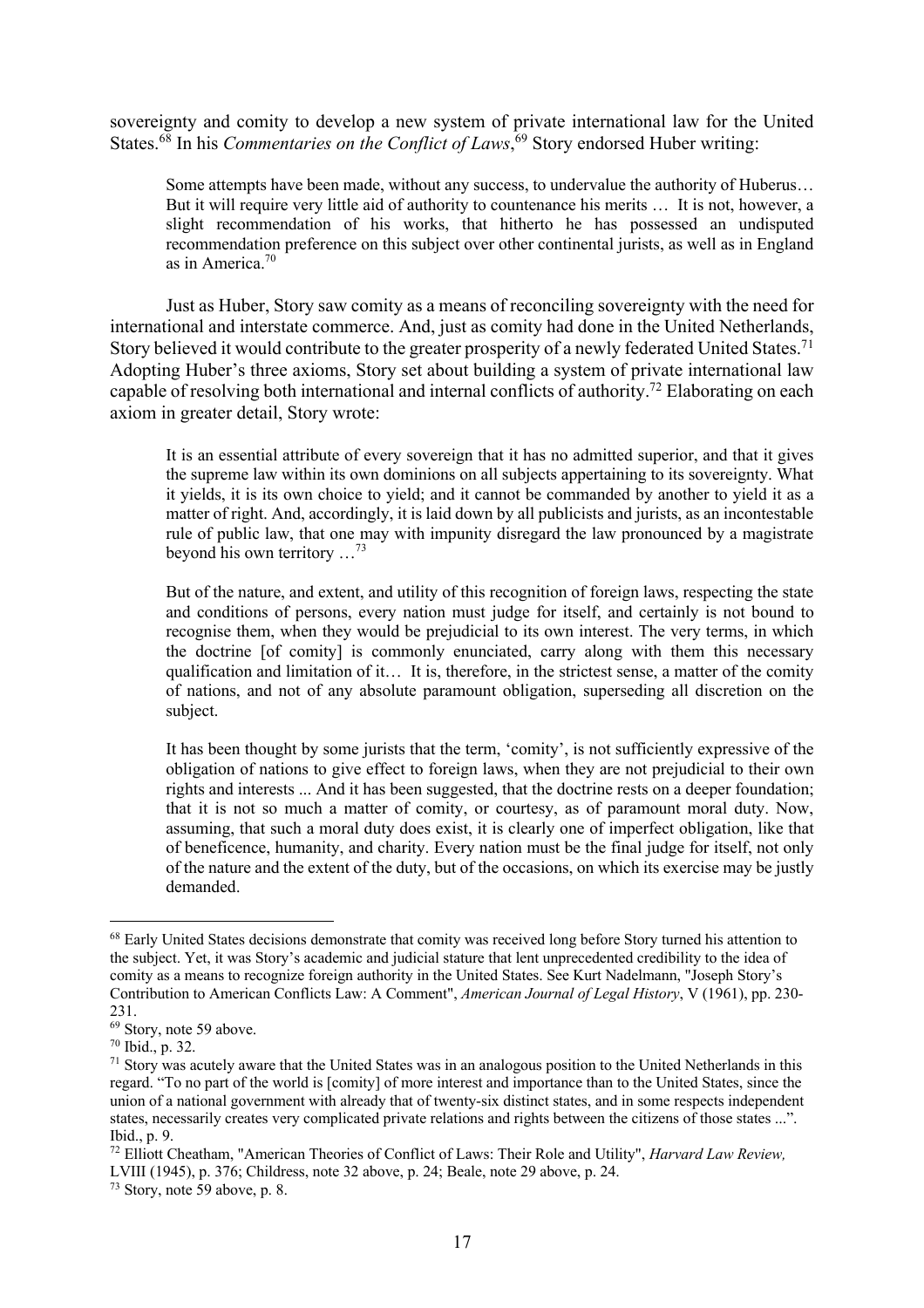The true foundation, on which the administration of international law must rest, is, that the rules, which are to govern, are those, which arise from mutual interest and utility, from a sense of the inconveniences, which would result from a contrary doctrine, and from a sort of moral necessity to do justice … There is then not only no impropriety in the use of the phrase 'comity of nations,' but it is the most appropriate phrase to express the true foundation and extent of the obligation of the laws of one nation within the territories of another.<sup>74</sup>

Just as Huber, Story's theory reflects the importance of sovereignty, acknowledging that each State has the right to self-determination and non-interference. To be sure, no State can command another "as a matter of right" to recognize their authority – be that their laws or the judgements of their courts. Yet, Story considered States to have an obligation to act with comity – an *imperfect obligation* that derives, not only from the mutual benefit and utility of international commerce, but also from "a sort of moral necessity to do justice".<sup>75</sup>

As with all imperfect obligations, Story argued that each State has the discretion to determine the nature and extent of its obligation to act with comity – to determine exactly how and when it will exhibit comity. Citing Vattel's discussion on the nature of imperfect obligations, Story wrote:

… it belongs exclusively to each nation to form its own judgement of what its conscience prescribes to it; of what it can, or cannot do; of what is proper, or improper for it to do. And of course it rests solely with it to examine and determine whether it can perform any office for another nation, without neglecting the duty which is owes to itself.<sup>76</sup>

Elaborating on the nature of the obligation to act with comity, Story continually stressed comity's concern with justice. To Story, part of a State's "conscience" must necessarily be preoccupied with its duty to do justice to those subject to its own authority. In this sense, Story considered the principle of comity to "to stand upon just principles"<sup>77</sup> and to derive, not only from the mutual benefit and utility of international commerce, but also from each States' paramount duty to do justice to those subject to their own authority.

As an imperfect obligation, no State can demand "as a matter of right" the recognition of its laws or the judgements of its courts within the territory of another. But, "every nation must judge for itself what is its true duty in the administration of justice in its domestic tribunals".<sup>78</sup> In certain circumstances, it will be more just to recognize foreign law than simply apply domestic law to every case with a foreign element. In such cases, States, and their courts, have a duty to recognize foreign law. In Story's mind, a failure to do so will necessarily amount to a failure to do justice – the primary duty of every State through it courts. By focusing on justice, Story repositioned the source of the obligation to act with comity – moving it away from the mutual commercial benefit of States to include judicial concerns.

Drawing on the twin concepts of sovereignty and comity, Story developed a complex system of conflict rules for the American context. Much like Huber's *De conflictu legum*, Story set out his understanding of comity at the beginning of his *Commentaries* before drawing upon the principle time and again to develop concrete and sophisticated rules and doctrines of law.

<sup>74</sup> Ibid., pp. 34–37.

 $75$  Ibid., p. 36.

 $76$  Ibid.

<sup>77</sup> Ibid., p. 37.

<sup>78</sup> Ibid., p. 34.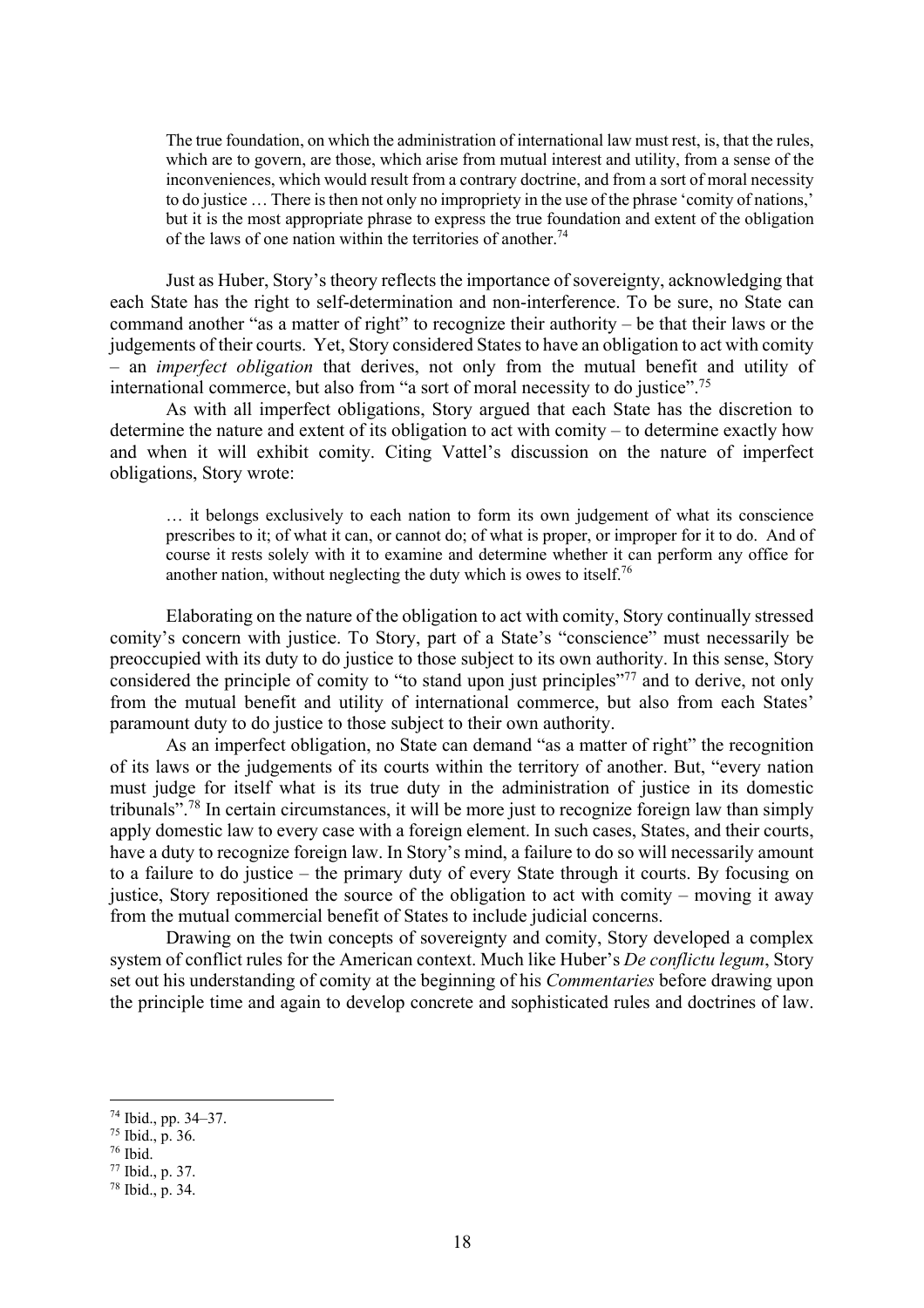By harnessing comity's flexibility in the abstract, Story developed fine-grained positive rules and doctrines of law aimed at regulating specific types of cases.<sup>79</sup>

United States judicial decisions immediately after the publication of Story's *Commentaries* demonstrate that comity was well received by the courts. Only five years after publication, the Supreme Court of the United States adopted Story's conception of comity in *Bank of Augusta v Earle*<sup>80</sup> and, together with lower courts, has applied the principle ever since. The courts paid less attention to the idea that the source of their obligation to act with comity was to be found in the mutual commercial benefit of States. Rather, they drew on comity to recognize foreign authority "for reasons of justice".

### *Lord Mansfield*

Across the Atlantic, England's unified legal system was not a fertile ground for thinking on questions of private international law. Unlike the United Netherlands or the United States, the English common law was the product of a powerful centralized court system that extended throughout the realm. By this time, England was a major trading nation and Englishmen commonly travelled to foreign shores. There they acquired property, entered into contracts, committed crimes, and suffered injury. But the common law, which had developed to meet the needs of a feudal society, was not attuned to legal problems posed by international relations. In English courts, jurors had to be drawn from the locality of the disputed action or thing. And, as the courts were powerless to empanel foreign jurors, they were forced to dismiss cases that required the determination of facts that had materialised beyond the realm. Plaintiffs were left to seek redress abroad.<sup>81</sup>

To address this situation English lawyers would often resort to a typical common law ruse. A plaintiff who had been maimed in Hamburg, for example, would plead that that the city was situated in England, and the courts accepted such allegations so that the parties had access to some level of justice.<sup>82</sup> Because the matter was held to have "occurred" in England, there was no need to recognize foreign authority because the applicable law would always be English law.

This fiction was soon revealed for what it was, and the courts were aware that the application of English law to every dispute would lead to injustice. There was thus a judicial need to recognize foreign laws and judgements in England. Yet, the courts had yet to develop any means by which to do so. Because English courts had not dealt with the issue previously, the origins of what would later become English conflict of laws had to be found outside of England.<sup>83</sup> In *Potinger v Wightman*<sup>84</sup> Sir Samuel Romilly declared that, with respect to such matters, he was compelled to draw upon the work of civil jurists:

Of authority on this subject, in the *English law*, none exist … but it has been much discussed by foreign jurists, to whose opinions in the absence of domestic authorities our courts are accustomed to resort on questions which (like the present) must be decided rather by general principles of law, than by the peculiar doctrines of any local code.<sup>85</sup>

<sup>&</sup>lt;sup>79</sup> "Before entering upon any examination of the various heads, which a treaties upon the Conflict of Laws will naturally embrace, it seems necessary to advert to a few general maxims or axioms, which constitute the basis, upon which all reasoning on the subject must necessarily rest ...". Ibid., p. 19.

<sup>80</sup> *Bank of Augusta v Earle*., 38 U.S. 519 (1839) (US SC).

<sup>81</sup> Gene Shreve and Hannah Buxbaum, *A Conflict of Laws Anthology* (2d ed.; 2010), pp. 16–17.

<sup>82</sup> See, for example, *Ward's Case* (1625) 82 Eng Rep 245 (KB) 246 (Justice Doderidge).

<sup>83</sup> D. J. Llewelyn Davies, "The Influence of Huber's De Conflictu Legum on English Private International Law", *British Year Book of International Law*, XVIII (1937), pp. 50-52.

<sup>84</sup> *Potinger v Wightman* (1817) 3 Mer 67 (Rolls Ct.).

<sup>85</sup> Ibid., p. 72.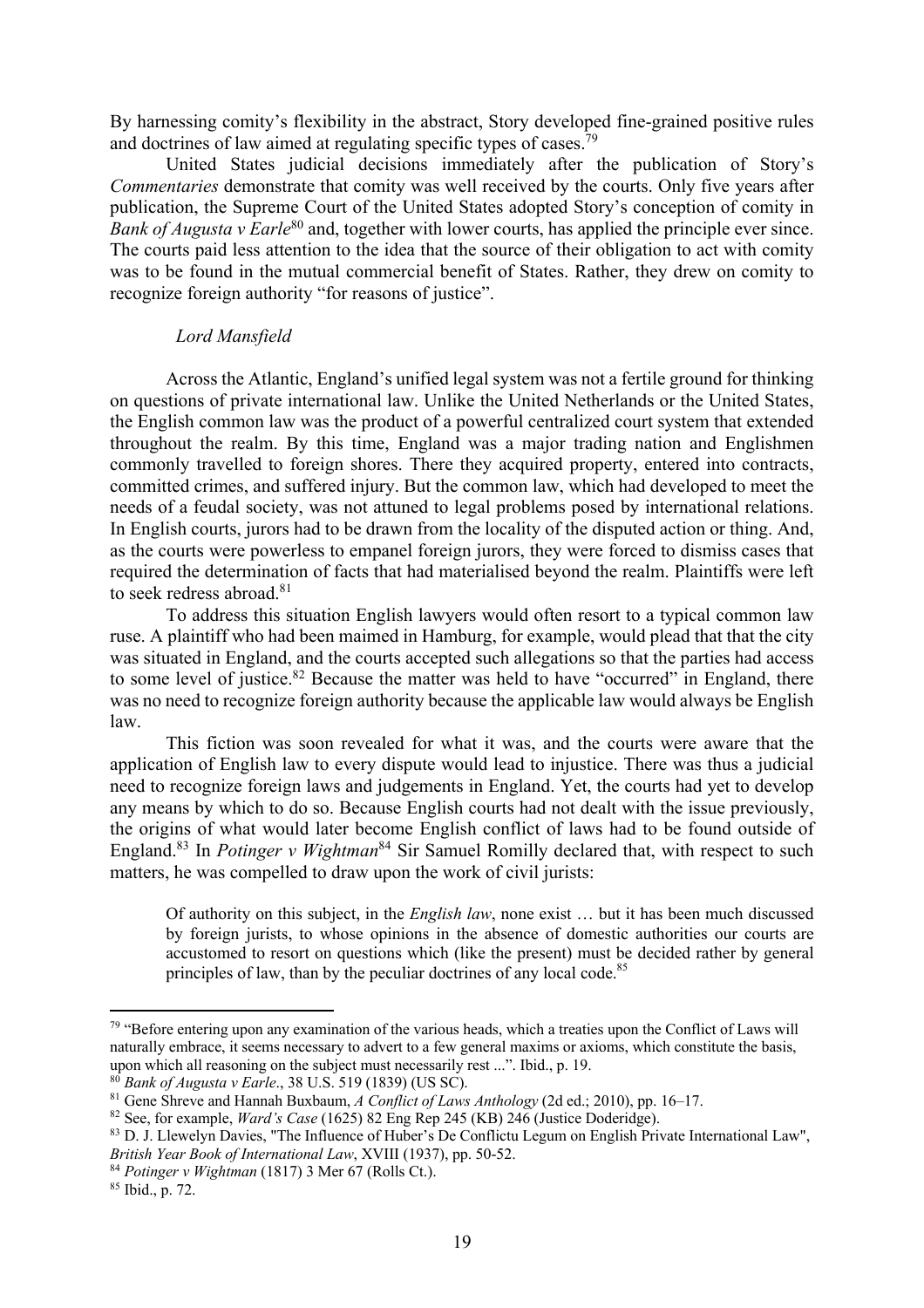It was the Dutch School to which they turned.<sup>86</sup> A noticeable feature of English conflict of law decisions during the eighteenth and early part of the nineteenth century is the frequency with which Huber is cited.<sup>87</sup> Chancellor James Kent noted that when the question of recognizing foreign authority "was first introduced in Westminster Hall, the only work which attracted attention was a tract by Huberus entitled *De conflictu legume*". 88

The introduction of Huber's conception of comity into English law was likely facilitated by the close relations that existed between Scotland and the United Netherlands at the time and Scotland's later union with England. Many Scottish intellectuals – denied opportunities at English universities as dissenters during the seventeenth and eighteenth centuries – studied law at Leiden, Utrecht, and Franeker, where the Voets and Huber lectured. The frequent practice adopted by Scottish jurists during this time was to complete their legal studies at these universities before returning home. In all likelihood they would have been directly acquainted with the ideas of the Dutch School.<sup>89</sup>

This proposition is supported by evidence that comity originally received greater attention in Scotland than it did in England.<sup>90</sup> And, when the 1707 Treaty of the Union was concluded between England and Scotland, the ideas of the Dutch School were likely imported by Scottish jurists into English law. Huber's three axioms were an attractive theory for English jurists who were wrestling with the question of how to recognize foreign authority in England.

It is perhaps no coincidence that credit for the introduction and early development of comity in England is generally afforded to a Scotsman – William Murray, better known as Lord Mansfield (1707-1793). Through a series of judgements, Mansfield, a Scottish jurist and later Lord Chief Justice of the King's Bench, rejected the Statutist approach for the foundation of English conflict of laws, instead favoring Huber's twin concepts of sovereignty and comity.<sup>91</sup> In *Holman v Johnson*<sup>92</sup> Mansfield held:

I am very glad the old books have been looked into. The doctrine Huberus lays down, is founded in good sense, and upon general principles of justice. I entirely agree with him.<sup>93</sup>

Just as Story, Mansfield appears to have considered States to have an *imperfect obligation* to act with comity. And, like Story, he considered that obligation to derive from each State's paramount duty to do justice. Yet, Mansfield took comity's concern with justice further than Story. Whereas Story considered the obligation to act with comity to derive from the mutual benefit of international commerce to States and from each State's duty to do justice, Mansfield considered the obligation to derive solely from the latter.

Mansfield would developed this conception of comity through a number of important cases – the most notable of which was *Somerset's case*. <sup>94</sup> In that case Mansfield was called

<sup>86</sup> Davies, note 83 above, p. 52.

<sup>87</sup> See, for example, *Robinson v Bland* (1760) 2 Burr 1077 (KB); *Holman v Johnson* (1775) 1 Cowp 341 (KB); *Hog v Lashley* (1792) 6 Br PC 550 (KB); *Potinger v Wightman* (1817) 3 Mer 67 (Rolls Ct.)*; British Linen Co v Drummond* (1830) 10 B & C 903 (KB); *De La Vega v Vianna* (1830) 1 B & Ad 284 (KB); *Huber v Steiner*  (1835) 2 Bing NC 202 (KB); *Don v Lippmann* (1837) 5 Cl & F 1 (HL); *Leroux* v *Brown* (1852) 12 CB 801 (Ct. CP).

<sup>88</sup> James Kent, *A Practical Treatise on Commercial and Maritime Law* (1837), p. 371.

<sup>89</sup> John Westlake, *A Treatise on Private International Law with Principal Reference to Its Practice in England* (6th ed.; 1922), pp. 7–8; Davies, note 83 above, p. 53.

<sup>90</sup> Andrew Gibb, *International Private Law in Scotland in the XVIth and XVIIth Centuries* (1928). See also, *Balfour v Balfour* (1793) 6 Br PC 500 (KB), where the leading Scottish decisions on comity are cited.

<sup>91</sup> Cecil Fifoot, *Lord Mansfield* (1936), p. 35; Davies, note 83 above, p. 52; Kent, note 88 above, p. 371.

<sup>92</sup> *Holman v Johnson* (1775) 1 Cowp 341 (KB).

<sup>93</sup> Ibid., pp. 344-345 (Lord Mansfield).

<sup>94</sup> *Somerset v Stewart* (1772) 98 ER 499 (KB).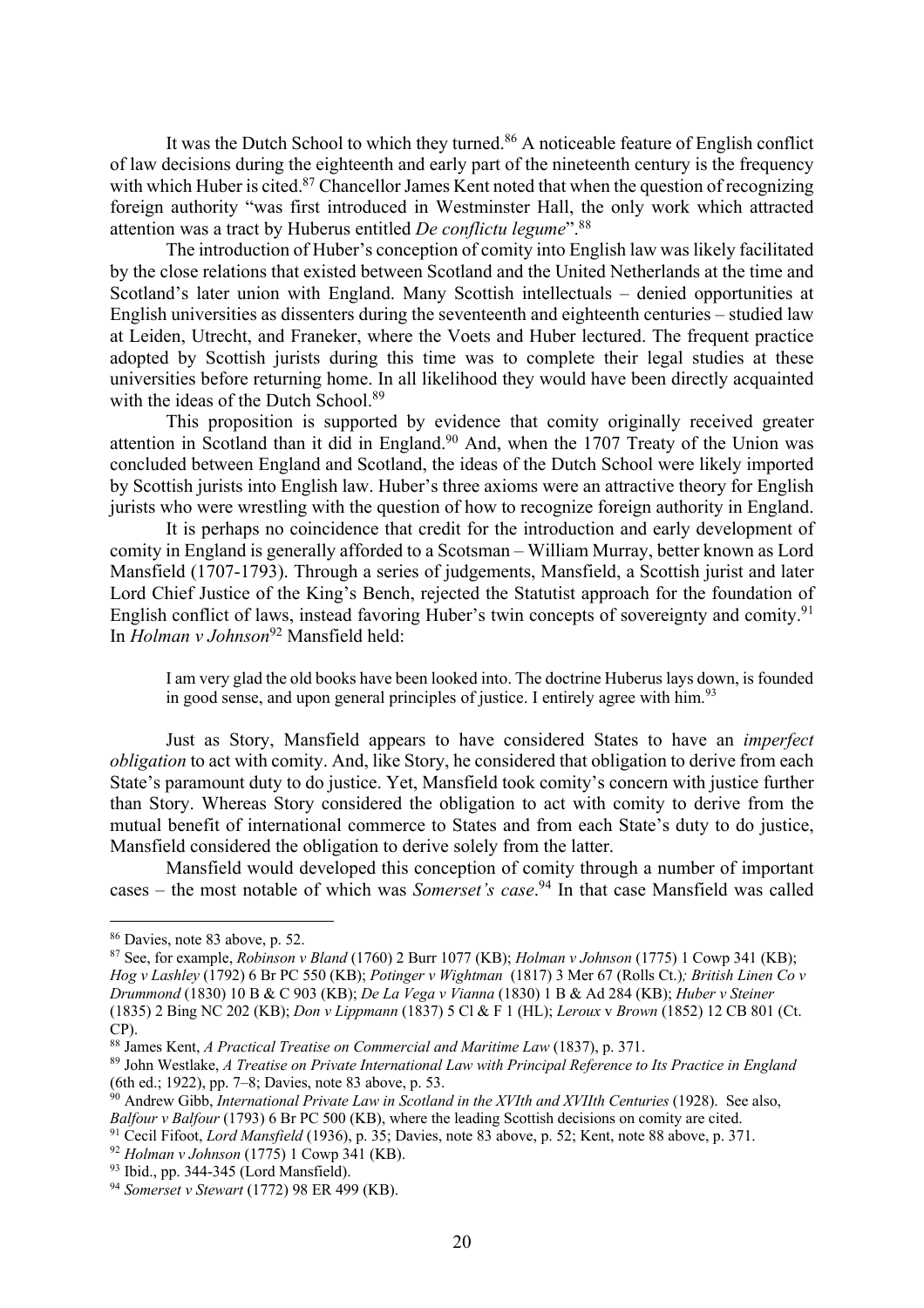upon to decide the fate of a slave who had been born in the United States. At that time, slavery was legal in the United States but not in England. Somerset, who had sailed to London with his master, argued that in England he was no longer a slave, and his legal counsel argued that, under Huber's third axiom, an English court need not "recognize" foreign law within its territory if it would be prejudicial to England or the duty it owes to those subject to its authority. Applying Huber's third axiom, Mansfield held that although non-recognition would likely cause "inconvenience", United States slavery laws were "so odious" that comity would not extend to their recognition in England.<sup>95</sup>

Just as Story, Mansfield made it clear that whereas every State ought to act with comity, the obligation to do so can only ever be imperfect. This implied that it is within the discretion of each State to determine the nature and extent of its duty to act with comity towards the authority of others. Referring to Huber's third axiom, Mansfield held that slavery was but one example of a situation where foreign law would not be recognized because it was prejudicial to England and those subject to its own authority – in essence, it would require English courts to subvert their own duty to do justice. This included the duty to do justice to Somerset who, as a temporary alien in England, was subject to the authority of the English courts.

In recognizing that the decision may result in "inconvenience", Mansfield effectively detached the obligation to act with comity from State interests. To Mansfield, States do not act with comity for reasons of mutual commercial benefit. Rather, they act with comity purely for "reasons of justice". In circumstances where it would be more "just" that foreign law be recognized, so that a dispute is subject to foreign law rather than English law, courts ought to act with comity to recognize such law. In circumstances where it would be more "just" to apply English law, comity does not require courts recognize foreign law but rather than they apply English law to resolve the dispute. Because the source of the obligation to act with comity is found in the court's duty to do justice, the effect on international commerce or on the mutual benefit or convenience of States becomes a subsidiary concern.

The idea that courts ought to act with comity for reasons of justice was adopted by English courts and scholars. For the courts, comity provided them with a new means to recognize foreign law in circumstances where the application of English law would ordinarily lead to injustice. Writing in 1767, Lord Kames, who dedicated his *Principles of Equity* to Mansfield, wrote of the reasons for comity as follows:

… though a statute has no coercive authority as such extra territorium, it becomes necessary, upon many occasions, to lay weight upon foreign statutes, in order to fulfil the rules of justice. <sup>96</sup>

### *John Westlake*

The idea that States ought to act with comity for reasons of justice was advanced further by John Westlake (1828-1893), a barrister and professor at the University of Cambridge. In his *Treatise on Private International Law*, <sup>97</sup> Westlake traced the origins of English conflict of laws, .noting that once English courts abandoned their earlier practice of resorting only to English law to decide cases with a foreign element, they filled the void with the *principle of comity*. In his words, there was a "reception in England of continental maxims on the topic of private international law"<sup>98</sup> – the most influential of which was Huber's comity.<sup>99</sup>

<sup>&</sup>lt;sup>95</sup> Ibid., pp. 510 (Lord Mansfield).

<sup>96</sup> Henry Home, *Principles of Equity* (2d ed.; 1767), p. 346.

<sup>&</sup>lt;sup>97</sup> Westlake, note 89 above.

<sup>98</sup> Ibid., p. 10.

<sup>99</sup> Ibid., pp. 7-8.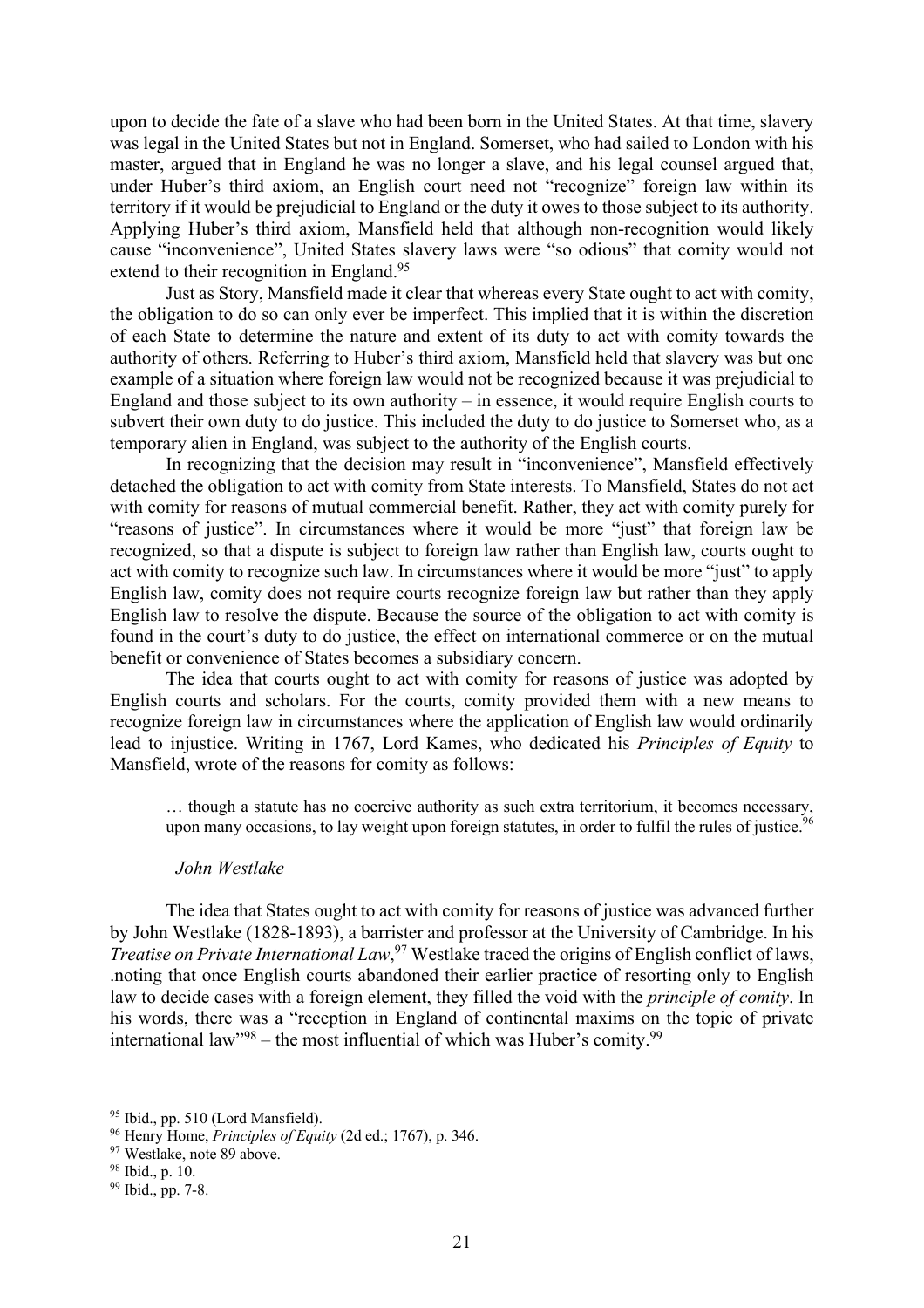Although Westlake is generally praised for introducing continental theory into English law, he rejected the international elements of Story's approach – in particular his comparative methodology and reliance on foreign authority. Unlike Story, Westlake largely confined his study to English judicial decisions because he considered private international law to be a "department of English law".<sup>100</sup> To Westlake, conflict rules are an instance of domestic sovereignty and thus any duty to recognize foreign law must be found internally within English law itself. On the obligation to act with comity, Westlake wrote:

Now since private international law is administered by national courts, it follows that each court must apply any solution of these questions which its own national law may be found to prescribe. And the national law is very likely to contain an answer to the question under what conditions an action is maintainable in its own courts, while it may probably be silent with regard to the law according to which any particular action is to be decided, or to the validity to be allowed to foreign judgements. What then is to be inferred from the silence of the national law on these topics? The inference that the national law itself must always be applied, and that no validity is to be allowed to foreign judgments, would have led to practical results so shocking to all notions of justice that it has never been drawn it has been regularly assumed that the national law tacitly adopts some maxims according to which foreign laws and foreign judgments are sometimes admitted to be of force.<sup>101</sup>

Westlake made clear that the obligation to act with comity arises because the application of domestic law would, in many cases, lead to results that are "shocking to all notions of justice". Considering the obligation further, he noted that since the time of Mansfield, the English conception of comity had always been different from that advanced by the Voets and Huber.

While English writers and judges freely borrowed the term 'comity' from John Voet and Huber, it may be doubted whether they meant it strictly in a sense independent of justice. Although on the continent comity and justice are usually regarded as forming an antithesis, it is probable that in this country the prevailing view has been that while a concession is made in not determining every question by the lex fori, that concession is dictated not only by a convenience amounting to necessity, but also by deference to a science of law embodying justice, which the law of the land was deemed to have adopted as governing its own interpretation and application, and from which it was conceived that the rules of comity were drawn.<sup>102</sup>

Just as Mansfield, Westlake thus tied the idea of comity to justice – in his view the rules of comity were drawn from the "science of law embodying justice". He noted later in his *Treatise* that "if the notion of comity was ever radically different from that of justice, it has now been completely merged in the latter".<sup>103</sup> Just as Mansfield then, Westlake considered that courts have an obligation to act with comity – the source of that obligation being their primary duty to resolve matters according to the rules of justice. Yet, as private international law – and comity as part thereof – form a purely domestic branch of law, the nature and extent of the obligation to act with comity is a question for each State. As an *imperfect obligation,* it is up to each State to determine how and under what circumstances it will be just to recognize the authority of another.

### **Conclusions**

<sup>100</sup> Ibid., p. 1.

 $101$  Ibid., p. 7.

 $102$  Ibid., p. 20.

<sup>103</sup> Ibid., p. 415.